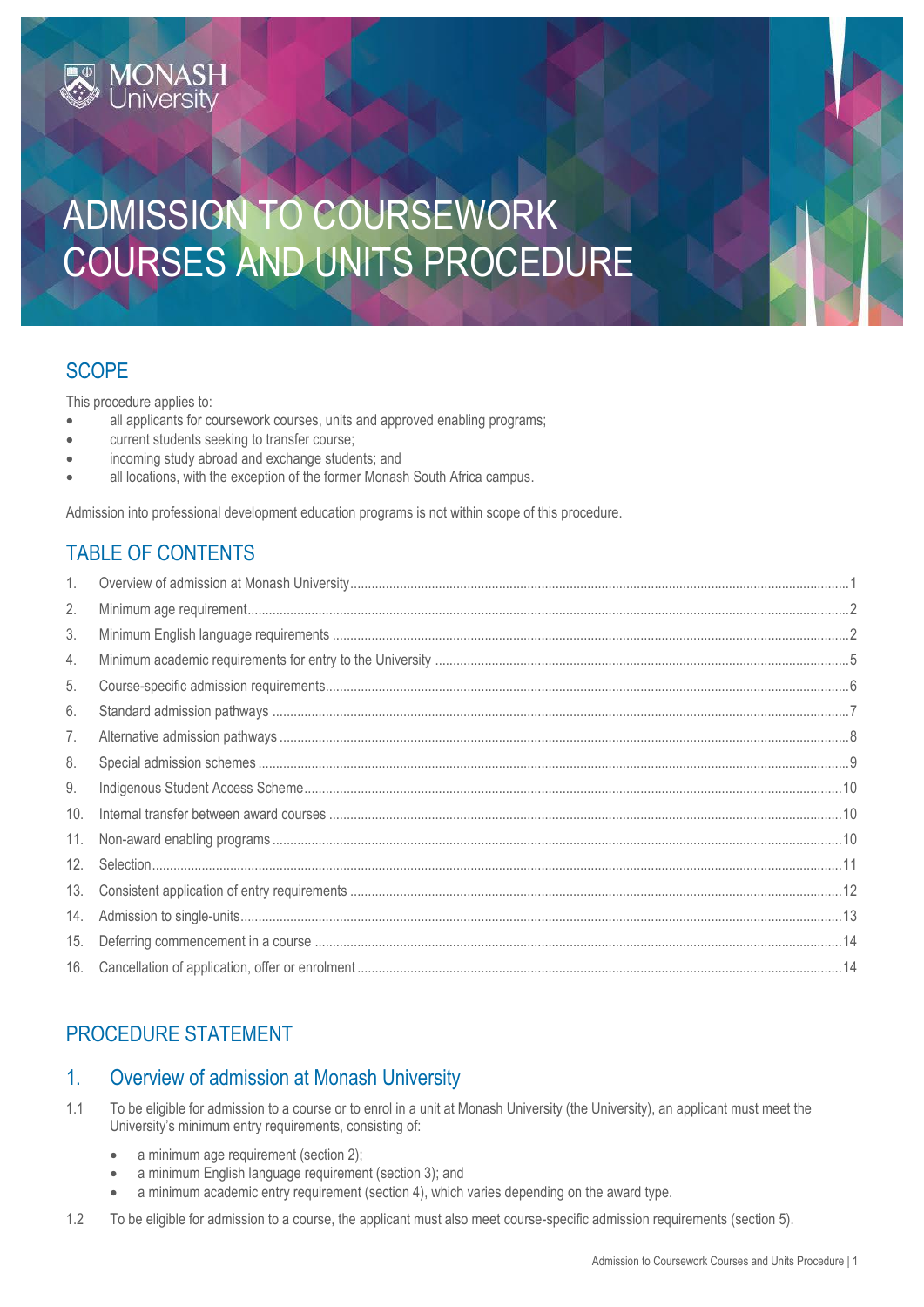- 1.3 An applicant will be considered for selection into a course if they meet the University's minimum entry requirements and the coursespecific admission requirements (section 12). Selection is competitive and admission is not guaranteed.
- 1.4 Academic Board approves special admission schemes to assist categories of applicants to meet the University's minimum entry requirements and the course-specific admission requirements (section 8).
- 1.5 To be eligible to enrol in a unit on a non-award basis, the applicant must meet the minimum age and English language requirements set out in sections 2 and 3, unit prerequisites and any other requirements (section 15).

Transparent admission requirements and selection outcomes

- 1.6 Admission information is published on the [University's website for prospective students](https://www.study.monash/courses/find-a-course). As a minimum, this includes:
	- admission requirements for each course, and specialisation if relevant;
	- any additional selection criteria for courses and specialisations that use a range of criteria; and
	- ATAR scores of students admitted through the Monash Guarantee.
- 1.7 Admission requirements for undergraduate courses, where applications are received through VTAC, are published in the VTAC Guide.
- 1.8 Information about equivalent international qualifications and the required levels of achievement applicable to international applicants for a course are published in th[e study credit and admissions eligibility search tool.](https://www.study.monash/how-to-apply/credit-for-prior-study)
- 1.9 The University will publish the previous year's selection outcomes for all undergraduate courses on the [University's website for](https://www.study.monash/courses/find-a-course)  [prospective students,](https://www.study.monash/courses/find-a-course) including lowest selection rank at which an offer was made and lowest ATAR at which an offer was made without adjustments.

## <span id="page-1-0"></span>2. Minimum age requirement

- 2.1 The University sets minimum age requirements to ensure students can participate safely in teaching and learning activities and have a reasonable likelihood of success in their study [\(Monash University \(Academic Board\) Regulations](http://www.monash.edu/legal/legislation/current-statute-regulations-and-related-resolutions) Part 2, regulation 6).
- 2.2 To be eligible for admission, an applicant must be at least 17 years of age at the time of their intended commencement in the course or unit. Academic Board can grant an exemption to the age requirement in the following circumstances:
	- If the applicant will be 16 but not yet 17 and has either an Australian Tertiary Admission Rank (ATAR) of at least 95.00 (or equivalent) or the approval of the dean of the degree faculty (or nominee), or the campus Pro Vice-Chancellor (or nominee) (in the case of courses or units offered in Indonesia, Malaysia or Suzhou), or the dean of the unit teaching faculty (or nominee) (in the case of single-unit enrolments).
	- If the applicant will not have turned 16 by the start of the teaching period and has both an ATAR of at least 95.00 (or equivalent) and the approval of the dean of the degree faculty (or nominee), or the campus Pro Vice-Chancellor (or nominee) (in the case of courses or units offered in Indonesia, Malaysia or Suzhou), or the dean of the unit teaching faculty (or nominee) (in the case of single-unit enrolment).
- 2.3 An applicant who does not meet the minimum age requirement can be offered a place in the course or unit commencing when they will have met the minimum age requirement.

## <span id="page-1-1"></span>3. Minimum English language requirements

- 3.1 When assessing an applicant's English language, the University considers:
	- the measure of proficiency and level achieved; and
	- any time limitations that apply.
- 3.2 The University does not accept competency-based qualifications as meeting English language requirements.
- 3.3 The University reserves the right to require any applicant to undertake an English test to meet the English language requirements.

#### Minimum English language requirements for entry to Monash courses and units

3.4 The minimum English language requirements for entry to Monash courses and units are set out in the following table. Higher English language requirements can be set at course level (as part of course accreditation, see th[e Course Accreditation Procedure\)](https://publicpolicydms.monash.edu/Monash/documents/1935764). The requirements for each course are published in th[e Monash Find a Course.](https://www.monash.edu/study/courses/find-a-course)

> **The minimum English language requirement is met if the applicant has met the conditions for one of the following measures**

| Secondary schooling or | 1) Applicants who completed the Victorian Certificate of Education (VCE): |
|------------------------|---------------------------------------------------------------------------|
|                        |                                                                           |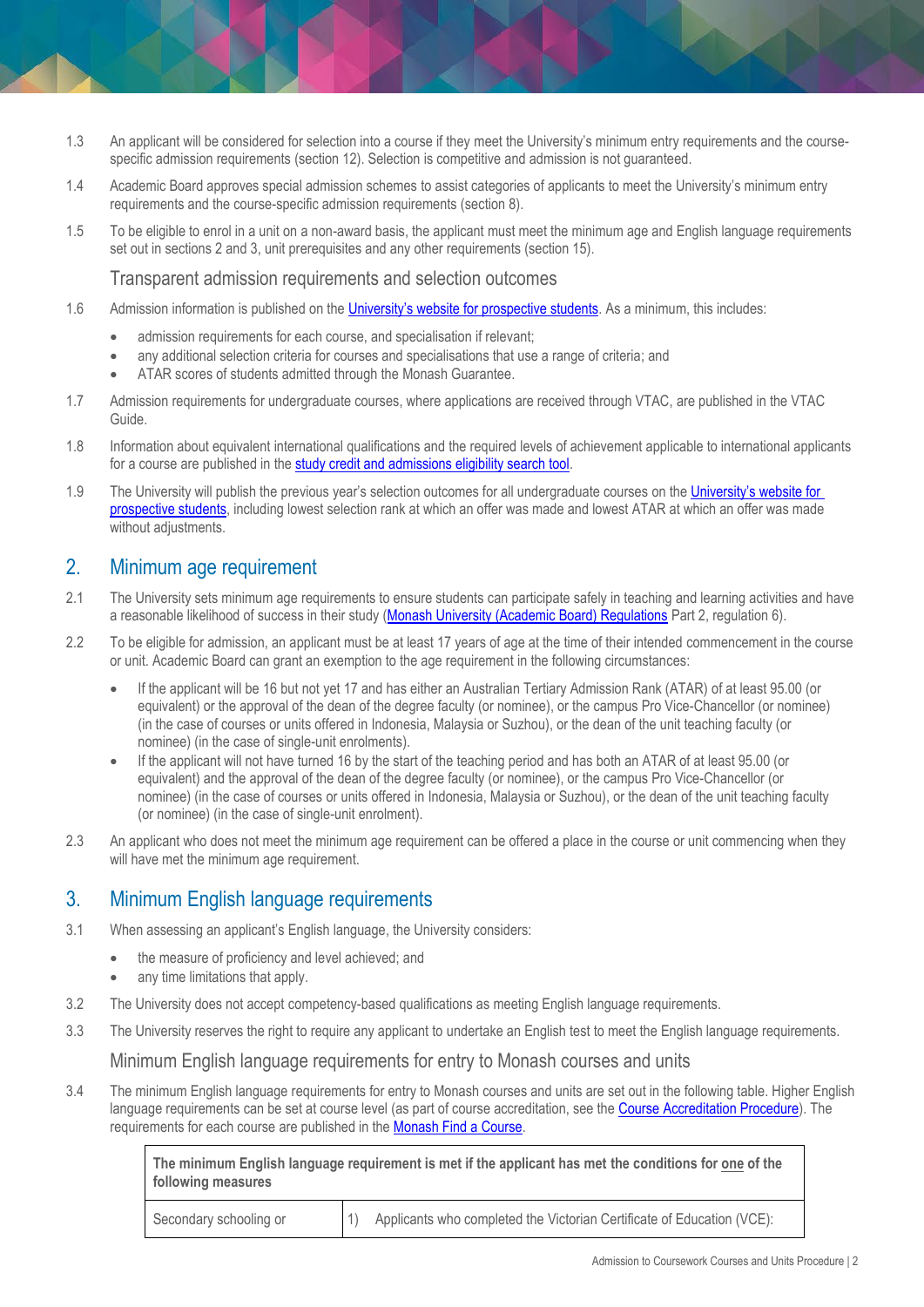| equivalent                                                 | a study score of 25 in units 3 and 4 of VCE English, VCE Literature<br>a.<br>or VCE English Language; or<br>a study score of 30 in units 3 and 4 of VCE English as an Additional<br>b.<br>Language (EAL). For admission to the University in 2021, 2022 and<br>semester 1 2023, due to the impacts of COVID-19, applicants who<br>undertook EAL and have a minimum EAL score of 27 can receive an<br>adjustment of 3 points to their achieved EAL score. Additional<br>language support is provided to students admitted with an<br>adjustment to their EAL score.<br>Non-VCE English subject equivalencies and scores are approved by the<br>University Education Committee and published in the study credit and |
|------------------------------------------------------------|--------------------------------------------------------------------------------------------------------------------------------------------------------------------------------------------------------------------------------------------------------------------------------------------------------------------------------------------------------------------------------------------------------------------------------------------------------------------------------------------------------------------------------------------------------------------------------------------------------------------------------------------------------------------------------------------------------------------|
|                                                            | admissions eligibility search tool.                                                                                                                                                                                                                                                                                                                                                                                                                                                                                                                                                                                                                                                                                |
| Tertiary study (including VET<br>and higher education)     | 2)<br>Applicants who meet the criteria in section 3.6 (i.e. English-speaking<br>background) but do not meet the English requirement through their<br>secondary schooling, as set out above in this table, can meet the minimum<br>English language requirement by the satisfactory completion of either:<br>the equivalent of a completed AQF level 4 course that was taught and<br>a.<br>assessed in English and meets the criteria determined by the<br>Coursework Admissions Standards Sub-Committee (CASSC); or                                                                                                                                                                                                |
|                                                            | at least two units (equivalent to 12 credit points) of higher education<br>b.<br>study in an English medium institution, one of which must be an<br>English-rich unit; or<br>for the purpose of entry to specific Graduate Certificate courses, a<br>С.<br>Monash University micro-credential may be accepted.                                                                                                                                                                                                                                                                                                                                                                                                     |
|                                                            | 3)<br>Alternatively, the satisfactory completion of either:                                                                                                                                                                                                                                                                                                                                                                                                                                                                                                                                                                                                                                                        |
|                                                            | at least half a year of full-time study in an English medium institution<br>a.<br>(equivalent to 24 Monash credit points) at <b>AQF level 5</b> or higher, or<br>equivalent; or<br>A completed Australian masters by research or doctoral degree, or<br>b.<br>equivalent, from an English medium institution.                                                                                                                                                                                                                                                                                                                                                                                                      |
| English test                                               | For applicants who have completed an Australian Year 12 at Australian<br>4)<br>locations who have met all admission requirements except the English<br>language requirement, the dean of the degree faculty (or nominee) can<br>approve that applicants sit an internal test or one of the approved English<br>tests published on the <i>University Admissions website</i> .                                                                                                                                                                                                                                                                                                                                       |
|                                                            | For all other applicants who have not satisfied the English language<br>5)<br>requirement, achieve the minimum overall score and band/component<br>scores in an <b>approved English test</b> , as determined by the University<br><b>Education Committee.</b>                                                                                                                                                                                                                                                                                                                                                                                                                                                      |
| <b>Monash University English</b><br>Language Centre course | For applicants to locations other than Australia and international applicants<br>6)<br>to Australian locations, who have not satisfied the English language<br>requirement, satisfactory completion of a preparatory course in English<br>language skills at the appropriate level at the Monash University English<br><b>Language Centre</b> or another approved equivalent program. If applicable to<br>the course, the applicant must also have achieved the English test result<br>required to demonstrate satisfactory completion of the course.                                                                                                                                                              |
|                                                            | For all other applicants who have met all admission requirements except<br>7)<br>the English language requirement, the dean of the degree faculty (or<br>nominee) can approve acceptance to complete a preparatory course in<br>English language skills at the appropriate level at the Monash University<br>English Language Centre or another equivalent program.                                                                                                                                                                                                                                                                                                                                                |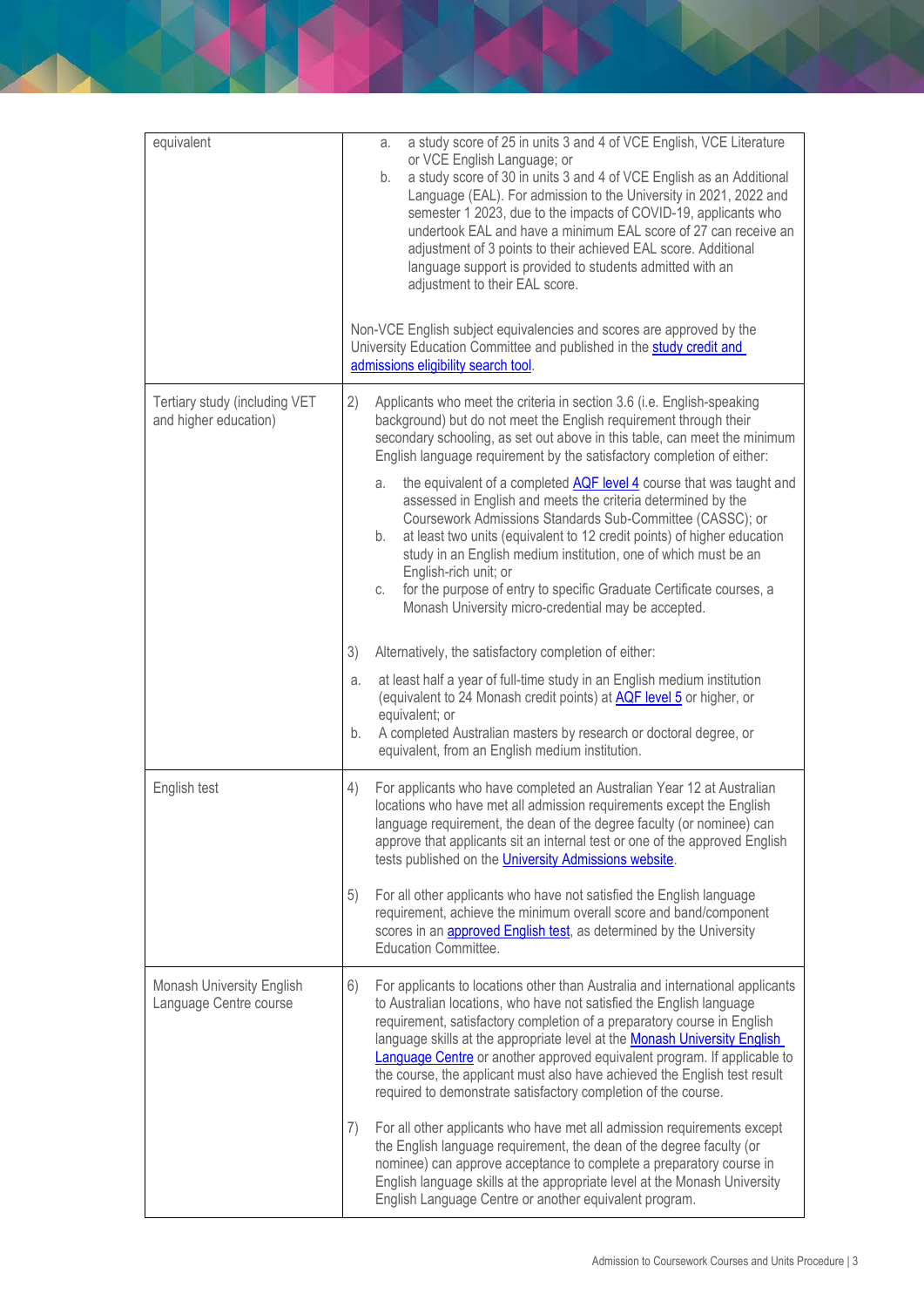# Minimum English language requirements for non-award enabling programs

3.5 Different minimum English language requirements apply to approved non-award enabling programs and are set out in the following table.

| The minimum English language requirement is met if the applicant has met the conditions for <u>one</u> of the<br>following measures |                                                                                                                                                                                                                                                                                                                                                                                                                                                                                                                                                                                                                                                                                                                                                                                                                                                                                                                                                  |  |
|-------------------------------------------------------------------------------------------------------------------------------------|--------------------------------------------------------------------------------------------------------------------------------------------------------------------------------------------------------------------------------------------------------------------------------------------------------------------------------------------------------------------------------------------------------------------------------------------------------------------------------------------------------------------------------------------------------------------------------------------------------------------------------------------------------------------------------------------------------------------------------------------------------------------------------------------------------------------------------------------------------------------------------------------------------------------------------------------------|--|
| Secondary schooling or<br>equivalent                                                                                                | The applicant's last two years of secondary schooling, or equivalent, were<br>completed in an English medium institution.                                                                                                                                                                                                                                                                                                                                                                                                                                                                                                                                                                                                                                                                                                                                                                                                                        |  |
| Tertiary study (including VET<br>and higher education)                                                                              | Satisfactory completion of study equivalent to at least 24 credit points (one<br>standard full-time semester) in an English medium educational institution at<br>AQF level 4 or higher, or equivalent.                                                                                                                                                                                                                                                                                                                                                                                                                                                                                                                                                                                                                                                                                                                                           |  |
| English test                                                                                                                        | Achieve the minimum overall score and band/component scores in an approved<br>English test, as determined by the University Education Committee.                                                                                                                                                                                                                                                                                                                                                                                                                                                                                                                                                                                                                                                                                                                                                                                                 |  |
| <b>Monash University English</b><br>Language Centre course                                                                          | For applicants to locations other than Australia and international applicants to<br>Australian locations, who have not satisfied the English language requirement,<br>satisfactory completion of a preparatory course in English language skills at the<br>appropriate level at the Monash University English Language Centre or another<br>approved equivalent program. If applicable to the program, the applicant must<br>also have achieved the English test result required to demonstrate satisfactory<br>completion of the course.<br>For all other applicants, who have met all admission requirements except the<br>English language requirement, the dean of the degree faculty (or nominee)<br>responsible for the enabling program can approve acceptance to complete a<br>preparatory course in English language skills at the appropriate level at the<br>Monash University English Language Centre or another equivalent program. |  |

## Circumstances where no time limits apply for English language measures

- 3.6 Time limits do not apply to the evidence used to demonstrate English language proficiency for applicants who have completed at least six years of schooling in an English medium institution in an English-speaking country prior to the age of 19.
- 3.7 A list of countries where English is an official language and secondary schooling is generally undertaken in English medium institutions is maintained by University Admissions. Applicants from these countries are assumed to meet the requirements of section 3.6, unless there is evidence to the contrary.
- 3.8 Applicants from countries that have a substantial proportion of English-speakers and schooling in English medium institutions, can be accepted as having an English-speaking background for the purposes of section 3.6, provided that they are from an Englishspeaking community in that country, undertook schooling in an English medium institution and were residents in the country. Applicants from these countries who meet these criteria are assumed to meet the requirements of section 3.6, unless there is evidence to the contrary. The University Education Committee approves the countries that are accepted as partially Englishspeaking for this purpose.
- 3.9 An applicant's signed declaration is accepted as evidence that sections 3.6 to 3.8 applies, unless there is evidence to the contrary. Time limits on English language measures
- 3.10 Time limits apply when an applicant cannot establish that they have completed at least six years of schooling in an English medium institution prior to the age of 19, as set out in section 3.6. A time limit means that the qualification or test that demonstrates English proficiency must have been completed within a specified period prior to the course commencement date.
- 3.11 The time limit is 3 years from the date the English language measure was completed until the course commencement date.
- 3.12 When an applicant has completed several English language measures within the applicable time limit, the highest result will be accepted.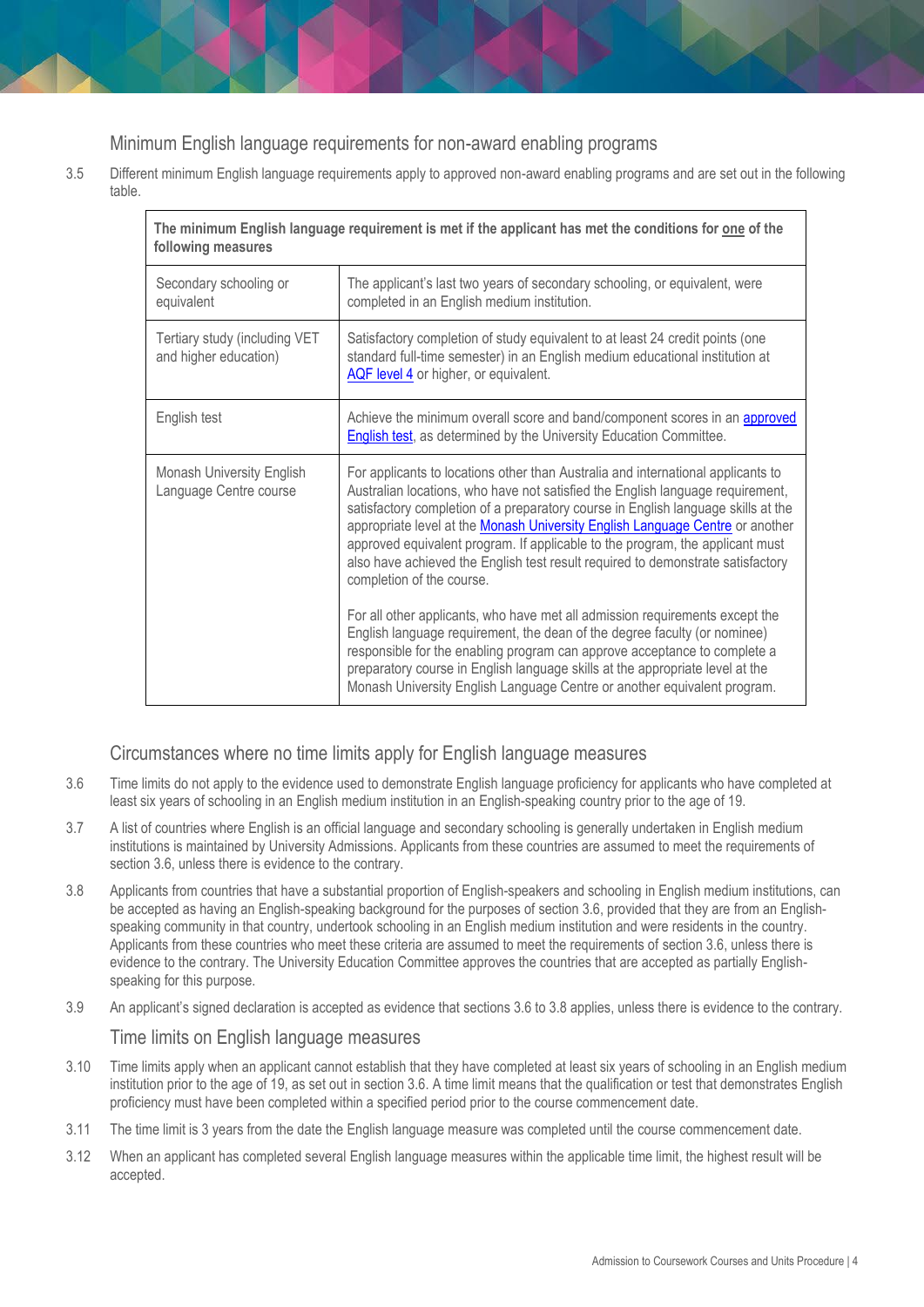Extensions to the time limit on English language measures

- 3.13 The time limit on an English language measure can be extended for applicants that demonstrate that they have maintained their proficiency at the required level.
- 3.14 Decisions to extend the time limit are based on precedents. Precedents for English language measures cannot be course specific and must apply across all coursework courses. University Admissions is responsible for establishing and documenting precedents.
	- 3.14.1 Existing precedents can be applied by selection officers when assessing applicants.
	- 3.14.2 For applicants where no applicable precedents exist, a decision to extend the time limit can only be made by a staff member designated by the dean, or for applicants to Indonesia, Malaysia or Suzhou, the campus Pro Vice-Chancellor (or nominee), and must be reported to University Admissions.
- 3.15 Selection officers have the discretion to extend the time limit on an English language measure by up to one month in cases where the time limit expires before the course commencement date. Time limits will not be extended if there are indications that doing so would have a negative impact on the applicant's academic success.

Language requirements for admission to a course or unit taught in a language other than English

3.16 Where a course or a unit is approved to be taught and assessed in a language other than English (not including courses and units that are taught to develop proficiency in that language), applicants must have a minimum study score of 25 in units 3 and 4 of that language at VCE level, or an approved equivalent.

# <span id="page-4-0"></span>4. Minimum academic requirements for entry to the University

- 4.1 The University sets minimum academic requirements for entry to the University and for admission to particular types of courses.
- 4.2 The minimum academic requirements for entry to the University are set out in the following table.

| For entry to these types of courses   | Minimum academic requirement                                                                                                                                                                                                                                                                                                                                                                                                       |
|---------------------------------------|------------------------------------------------------------------------------------------------------------------------------------------------------------------------------------------------------------------------------------------------------------------------------------------------------------------------------------------------------------------------------------------------------------------------------------|
| Three- or four-year bachelor's degree | Equivalent to an ATAR of 70.00                                                                                                                                                                                                                                                                                                                                                                                                     |
| or bachelor honours degree            | Monash Indigenous Entry Scheme - for Indigenous Australian applicants<br>to designated bachelor's or bachelor honours degrees:                                                                                                                                                                                                                                                                                                     |
|                                       | Equivalent to an ATAR of 50.00 (or higher for some courses)<br>before any SEAS adjustment                                                                                                                                                                                                                                                                                                                                          |
| Pathway diplomas                      | Diploma of Tertiary Studies:                                                                                                                                                                                                                                                                                                                                                                                                       |
|                                       | Equivalent to an ATAR of 50.00 before any SEAS adjustment                                                                                                                                                                                                                                                                                                                                                                          |
|                                       | Diploma of Higher Education, Diploma of Higher Education Studies:                                                                                                                                                                                                                                                                                                                                                                  |
|                                       | Equivalent to an ATAR of 60.00 before any SEAS adjustment                                                                                                                                                                                                                                                                                                                                                                          |
| One-year bachelor honours degree      | A bachelor's degree with an average mark of 70 per cent in 24 credit<br>points of study in a relevant discipline at third year level, or equivalent.                                                                                                                                                                                                                                                                               |
|                                       | For applicants who do not meet the minimum average mark requirement<br>due to having completed ungraded units during the COVID health crisis,<br>the degree faculty, or the campus Pro Vice-Chancellor (or nominee) in<br>the case of applicants to Indonesia, Malaysia or Suzhou, can exempt an<br>applicant from this requirement if they deem that the applicant is likely to<br>successfully complete the honours-year course. |
| Graduate certificate                  | A completed bachelor's degree or equivalent; or                                                                                                                                                                                                                                                                                                                                                                                    |
|                                       | A minimum of three years relevant work experience; or                                                                                                                                                                                                                                                                                                                                                                              |
|                                       | For entry to specific graduate certificate courses, a Monash University<br>micro-credential and two years of relevant work experience may be<br>accepted.                                                                                                                                                                                                                                                                          |
| Graduate diploma                      | A completed bachelor's degree or equivalent, or a graduate certificate or<br>equivalent                                                                                                                                                                                                                                                                                                                                            |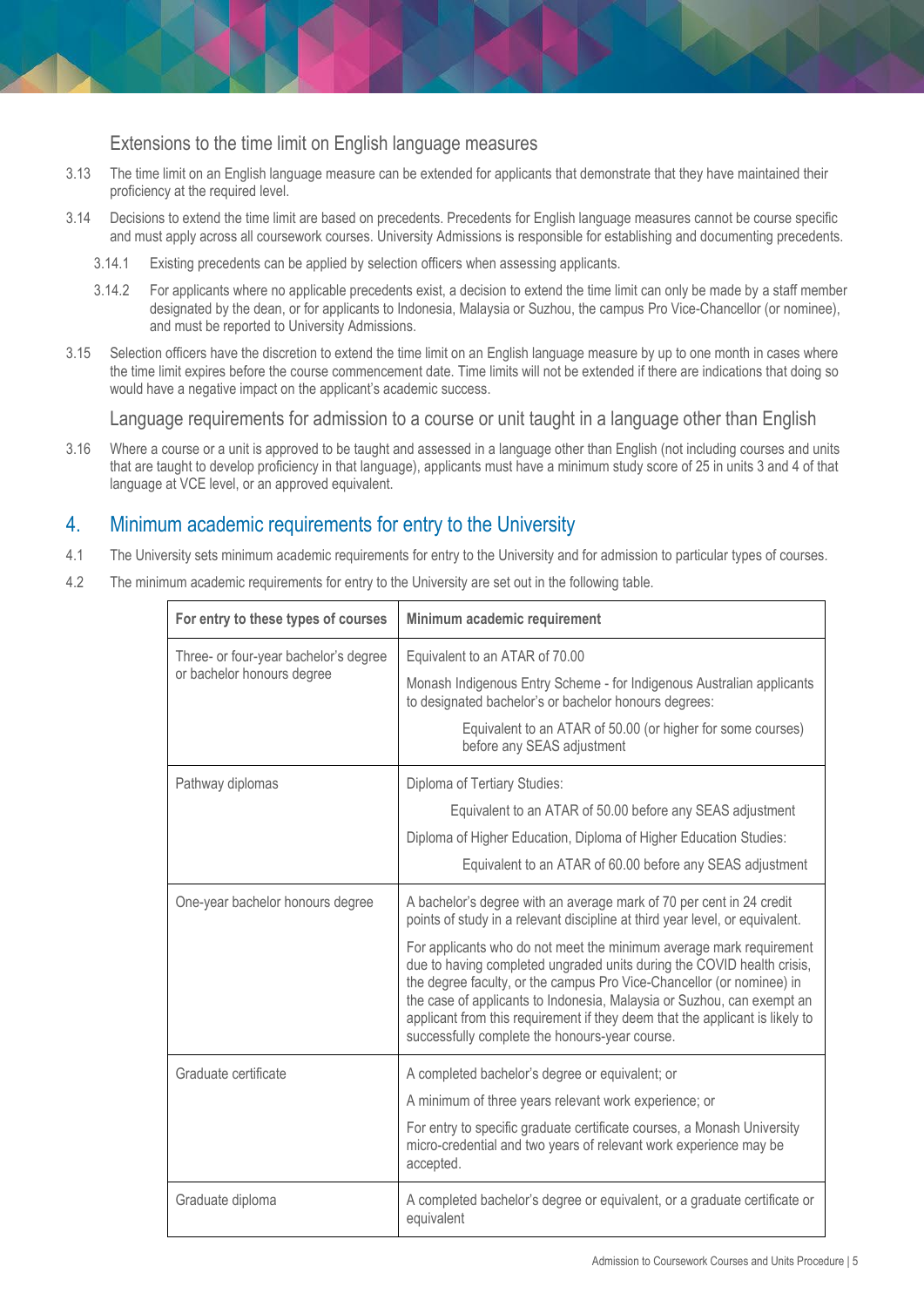| Postgraduate certificate | A completed bachelor's degree or equivalent in the same or a related<br>field                                                |
|--------------------------|------------------------------------------------------------------------------------------------------------------------------|
| Postgraduate diploma     | A completed bachelor's degree or equivalent in the same or a related<br>field, or a postgraduate certificate or equivalent   |
| Master's degree          | A completed bachelor's degree or equivalent, or a graduate diploma or<br>equivalent, or a graduate certificate or equivalent |

4.3 The University does not accept competency-based qualifications as meeting the academic requirement for entry.

# <span id="page-5-0"></span>5. Course-specific admission requirements

- 5.1 Applicants must meet any course-specific requirements in addition to meeting the minimum requirements for entry to the University. Course-specific requirements ensure applicants have the appropriate academic preparation and other relevant attributes to succeed in the course.
- 5.2 Course-specific admission requirements can include:
	- a. English language proficiency higher than the minimum required for entry to the University;
	- b. academic achievement higher than or in addition to the minimum required for entry to the University;
	- c. prerequisite subjects that must have been completed with results at a specified level;
	- d. evidence of aptitude for, or performance capability in, a particular field of study (e.g. the creative or performing arts);
	- e. evidence of personal attributes relevant to the course; or
	- f. evidence of experience relevant to success in a particular area of study such as relevant professional or work experience, community leadership, working with children.
- 5.3 Competency-based qualifications cannot be used to meet course-specific admission requirements in section 5.2 a, b or c.
- 5.4 Some courses of study require students to demonstrate inherent requirements to successfully complete the course. Inherent requirements are not admission requirements, but are fundamental attributes students may be required to demonstrate in a professional setting, such as ethical behaviour, interpersonal skills, behavioural stability or certain physical tasks.

#### Prerequisite subjects

- 5.5 Where a course has prerequisite subjects, applicants must have completed these subjects and achieved the required result levels before they can be admitted.
- 5.6 Applicants who have narrowly failed to achieve the required result in a prerequisite subject, other than the minimum English required for entry to the University, may be admitted on the condition that they participate in additional academic support provided by the University. Such arrangements are at the discretion of the dean of the degree faculty (or nominee) and must be approved by the dean, documented and reported to the Director, University Admissions.
- 5.7 Faculties must review prerequisite subjects for courses annually as part of the **Handbook publication cycle.**

#### Measures for selecting applicants

- 5.8 Applicants will be selected based on their academic results in previous study (e.g. study score, ATAR, GPA). For some courses other measures may also be used for selection. This includes:
	- a SEAS application;
	- an approved aptitude test;
	- an audition;
	- an interview;
	- a curriculum vitae (résumé);
	- a portfolio of work;
	- a personal statement; and
	- a supplementary application form.

#### Aptitude, matriculation and other academic tests

- 5.9 Aptitude tests, university matriculation tests and other tests may be used:
	- as a requirement for admission to a course;
	- as a supplementary measure of aptitude for university study or study in a specific course; or
	- for ranking applicants for selection (section 12).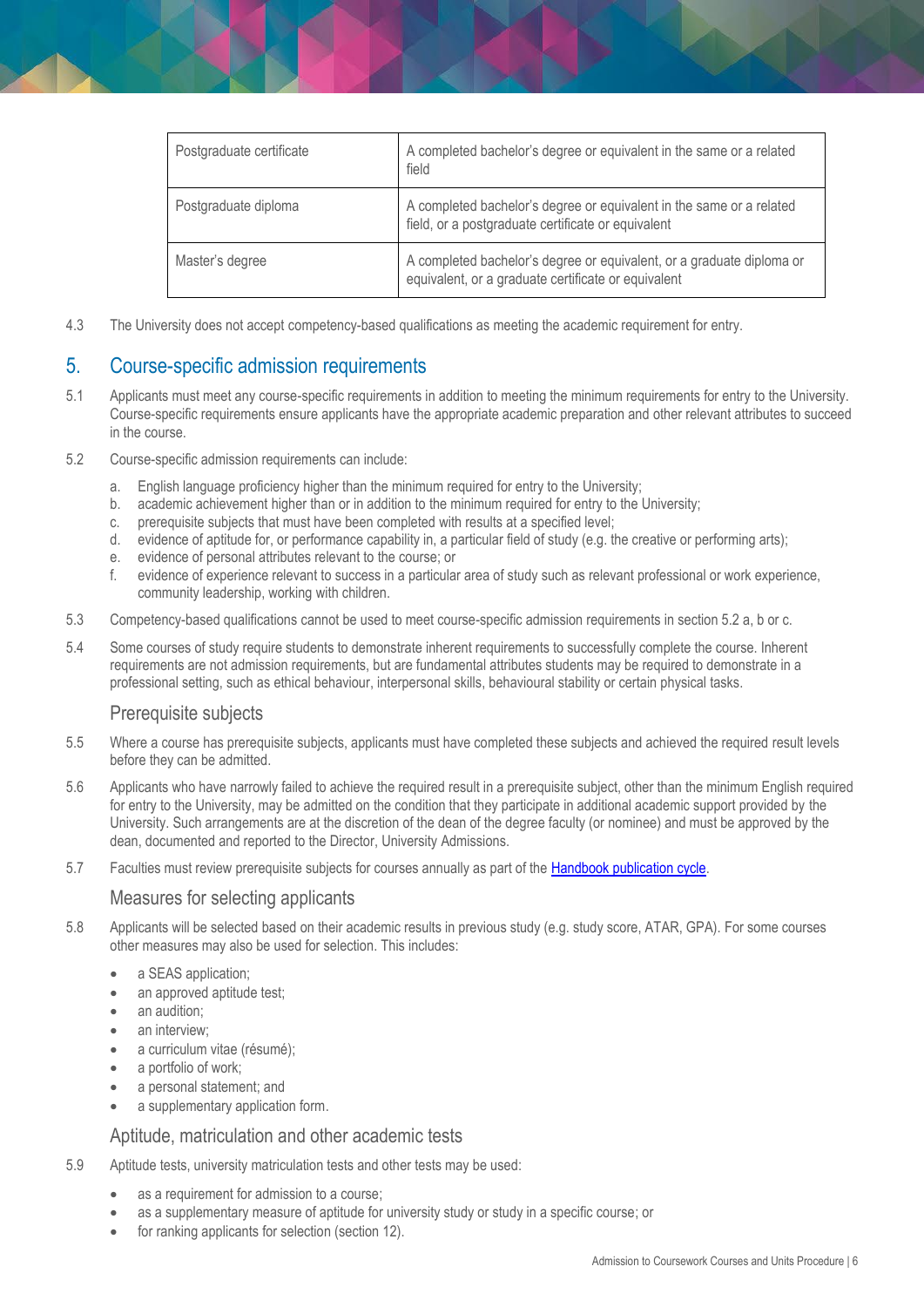- 5.10 Academic Board has delegated the approval of aptitude tests, university matriculation tests and other tests to the University Education Committee. The dean of the degree faculty (or nominee) determines if a test is used for a specific course.
- 5.11 The following approved tests can be used in conjunction with other evidence:
	- Computer-based Assessment for Sampling Personal Characteristics (Casper)
	- General Achievement Test (GAT)
	- Graduate Australian Medical School Admission Test (GAMSAT)
	- International Students Admission Test (ISAT)
	- Law School Admission Test (LSAT)
	- Medical College Admission Test (MCAT)
	- Situational Judgement Test (SJT)
	- Special Tertiary Admission Test (STAT)
	- University Clinical Aptitude Test (UCAT)
- 5.12 Scores from the following approved tests can be used for selection independently of, or in conjunction with, other evidence.
	- Advanced Placement (AP) examination
	- American College Test (ACT) examination
	- SAT examination

#### Subject adjustments

- 5.13 Subject adjustments can be awarded in recognition of achievement in specified secondary school subjects that are indicative of likely success in a particular course. Subject adjustments are a selection rank adjustment to an applicant's ATAR score and are available for select bachelor's courses at Australian locations. A study score of 25 or higher in the relevant Year 12 studies is required.
- 5.14 The following limits apply to subject adjustments:
	- applicants must have a secondary school qualification with an ATAR and meet the minimum academic entry requirement to the course before subject adjustments are applied;
	- a maximum of eight aggregate points can be given as subject adjustments for a course, including a double degree;
	- an applicant who receives both subject adjustments and other adjustments cannot receive more than 20 aggregate points in total;
	- subject adjustments cannot be applied for the purpose of determining eligibility for entry to the University or to satisfy the minimum eligibility score for a course.
- 5.15 Partner faculties for double degree courses must agree how subject adjustments will be applied. The application of subject adjustments must not result in any student being admitted to a double degree course who would not have been admitted to either of the single degree courses.
- 5.16 Subject adjustments are published in the VTAC guide. Faculties review subject adjustments annually as part of the publication cycle.

#### Approval of course-specific admission requirements

- 5.17 Academic Board has delegated approval of course-specific admission requirements to the dean of the degree faculty (or nominee). Admission requirements are documented in the course accreditation management system.
- 5.18 The Deputy Vice-Chancellor (Education) can establish additional admission requirements or higher achievement levels than those approved by Academic Board, on the recommendation of the dean (or nominee) of the managing faculty. Any such changes will be noted by the University Education Committee in the annual update of academic course information.

## <span id="page-6-0"></span>6. Standard admission pathways

#### Standard admission pathways to bachelor courses

6.1 Standard admission pathways to undergraduate courses, except one-year honours courses, include completion of a senior secondary qualification with graded results and other qualifications considered to be equivalent, such as foundation programs or VET awards. An applicant can include any prior higher education study to complement their senior secondary school results.

#### *Senior secondary qualifications*

6.2 Applicants can be offered a place in an undergraduate course, except in a one-year honours course, on the basis of their academic achievement in a senior secondary qualification recognised as equivalent to an Australian Year 12 qualification. ATAR, or a notional ATAR, or equivalent, is used as the basis for assessing academic achievement.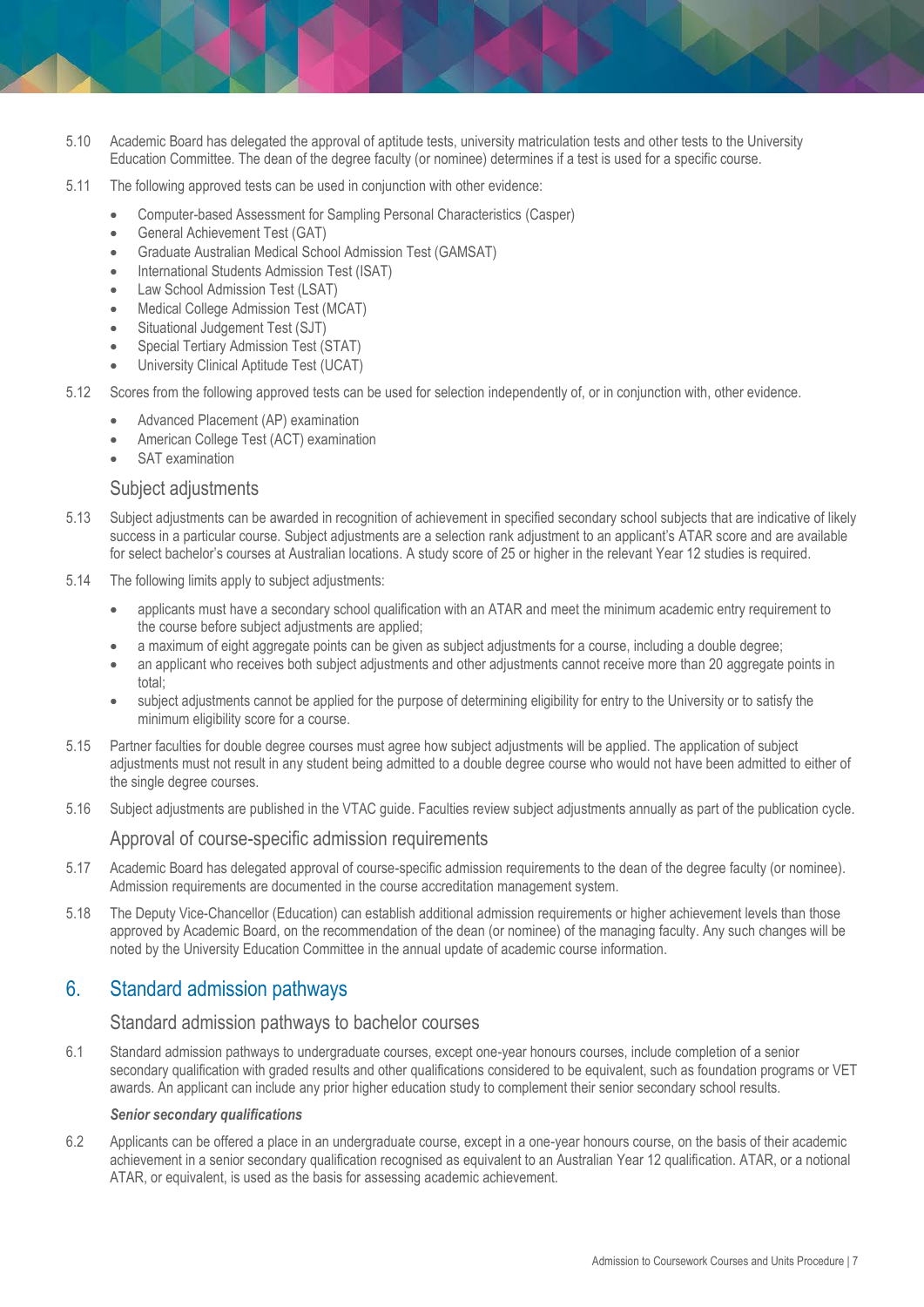#### *Foundation programs*

- 6.3 Applicants can be offered a place in an undergraduate course, except in a one-year honours course, on the basis of a completed foundation program deemed by Monash University to be equivalent to an Australian senior secondary qualification.
- 6.4 Applicants can be given a packaged offer for a place in the Monash University Foundation Year program and a place in an undergraduate destination course on completion of the foundation program. Packaged offers will specify the achievement level required in the foundation program for entry to the undergraduate destination course.

#### *VET awards other than secondary education*

- 6.5 Applicants can be offered a place in an undergraduate course, except in a one-year honours course, on the basis of a VET Certificate IV, diploma or advanced diploma if the program had graded assessment. Programs that involve competency-based assessment without grades or marks do not meet the University's admission requirements.
- 6.6 The dean of the degree faculty (or nominee) can approve admission to a particular course for applicants who have completed ungraded VET study. The admission decision will be based on a combination of the ungraded VET study and other measures as an alternative entry pathway.

#### *Higher education study*

- 6.7 Prior study at an Australian higher education institution, or at an overseas educational institution assessed as being equivalent and approved by Academic Board, can be taken into consideration in admission decisions.
- 6.8 For the purpose of selection, selection officers will consider an applicant's complete academic record and can place greater importance on the aspects of the record that are considered most relevant.
- 6.9 An applicant to an undergraduate course who has completed higher education study will be considered for admission based on their higher education study if:
	- they have successfully completed the equivalent of at least one year of full-time higher education study (equivalent to 48 Monash credit points) with a minimum average mark of 50 per cent across all units; or
	- they have successfully completed the equivalent of at least six months of full-time higher education study (equivalent to 24 Monash credit points), with a minimum average mark of 50 per cent across all units, in conjunction with a successfully completed senior secondary school qualification (equivalent to an Australian Year 12).
- 6.10 Sections 6.8 and 6.9 do not apply to internal course transfers, one-year honours courses or graduate courses, where admission is usually based on performance in the applicant's higher education study.
- 6.11 Where an applicant is offered a place in a course based on previous higher education study, admission does not imply that credit will be awarded for the previous study. The [Credit Procedure](https://publicpolicydms.monash.edu/Monash/documents/1935759) outlines the requirements for awarding credit.
- 6.12 Applicants can be given a packaged offer for a place in a Monash College diploma program and a place in an undergraduate destination course on completion of the diploma program. Packaged offers will specify the achievement level required in the diploma program for entry to the undergraduate destination course.

#### Standard admission pathways to one-year honours courses

6.13 Applicants can be offered a place in a one-year honours course based on completion of a qualification recognised as being equivalent to an Australian bachelor's degree, with a minimum achievement level as specified in section 4.2.

#### Standard admission pathways to graduate courses

6.14 Applicants can be offered a place in a graduate course based on their previous higher education studies and/or work experience as specified in section 4.2.

## <span id="page-7-0"></span>7. Alternative admission pathways

- 7.1 Applicants who have not undertaken formal study at the level required can be considered for admission to undergraduate courses, except one-year honours courses, on the basis of:
	- at least two successfully completed higher education units;
	- successful completion of an approved enabling program;
	- recognition of prior learning; and/or
	- an approved aptitude test, university matriculation test or other relevant test.
- 7.2 Applicants seeking entry through an alternative admission pathway must fulfil the minimum English language requirements for entry to the University, as set out in section 3.4.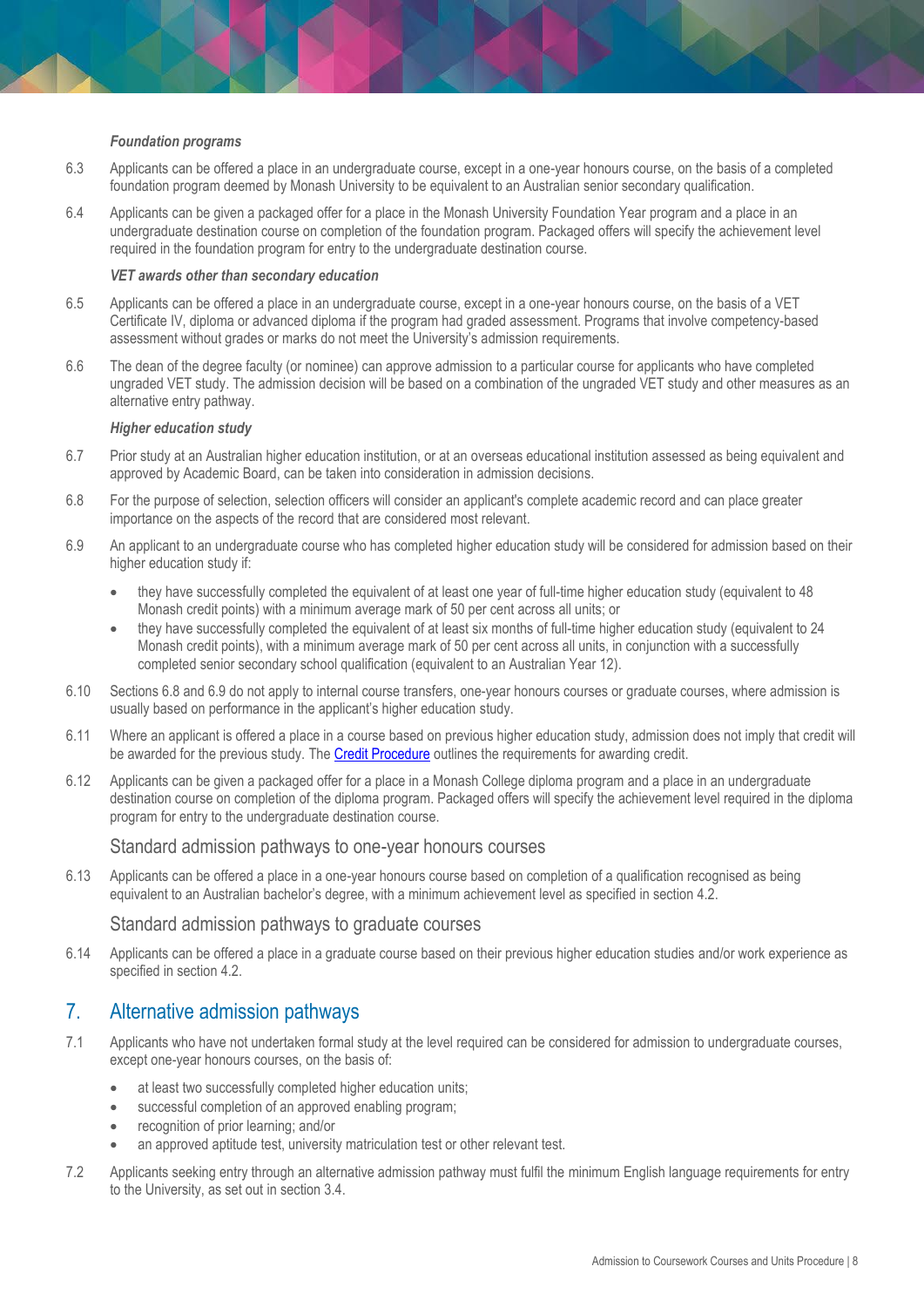## Two units of higher education study

- 7.3 Applicants without the required formal qualifications can be considered for admission if they have completed units at an Australian higher education institution or an overseas educational institution assessed as being equivalent and approved by Academic Board. In this case:
	- a minimum of two distinct units equivalent to a minimum of 12 credit points is required;
	- the faculty may require the applicant to have completed a specific unit;
	- the applicant's complete academic record will be considered, including both passed and failed units, but greater importance can be placed on the aspects of the record that are considered most relevant; and
	- all course prerequisite subject requirements, including levels of achievement, must be met.
- 7.4 Single-unit study will not be used as a basis for admission to courses at Monash University Malaysia, in line with Malaysian Government regulations.

#### Enabling program

- 7.5 Applicants can be offered a place in a course on the basis of successful completion of a non-award higher education enabling program.
- 7.6 For an enabling program to be considered for admission purposes, the program must be designed to ensure that students are able to demonstrate that they meet both the English language and academic entry requirements of the University at the completion of the program.
- 7.7 Monash can set achievement levels in the enabling program required for admission to specific courses. This can apply to enabling programs offered by the University or other higher education institutions. The achievement levels for guaranteed entry are documented in the curriculum management system and approved by Academic Board.

## Recognition of prior learning (RPL)

- 7.8 Applicants may be offered a place in a course on the basis of recognition of prior learning. Applicants must be able to demonstrate their ability and achievements comparable to the University admission requirements and any course-specific requirements. This can be shown by:
	- prior employment or unpaid work in a relevant field;
	- completion of relevant higher education study or other types of structured learning such as professional development, executive and continuing education; micro-credentials or Massive Open Online Courses (MOOC);
	- tangible contribution to a relevant field;
	- supporting statements that document the applicant's responsibility for relevant activity such as project work or community development;
	- [Accreditation of Prior Experiential Learning \(APEL\)](https://www2.mqa.gov.my/apel/APEL_A/en/index.html) for courses in Malaysia; and/or
	- other forms of verifiable evidence that demonstrate preparedness for the preferred course.
- 7.9 Admissions on the basis of recognition of prior learning are approved by Academic Board after endorsement by the dean of the degree faculty (or nominee), or the campus Pro Vice-Chancellor (or nominee) for admission to courses offered in Indonesia, Malaysia or Suzhou. Academic Board can approve recognition of prior learning for applicants falling within a particular category, e.g. applicants who have worked as teachers, or for individual applicants in exceptional circumstances.

## <span id="page-8-0"></span>8. Special admission schemes

- 8.1 Academic Board approves all special admission schemes and determines:
	- the eligibility requirements and selection criteria; and
	- the manner in which consideration is given to applicants.
- 8.2 A common set of eligibility criteria applies to all special admission schemes. To be eligible for a special admission scheme, applicants must:
	- meet the minimum age and English language proficiency requirements of the University (section 3.4);
	- achieve the required score in any prerequisite subjects for the course (sections 5.4 to 5.7);
	- fulfil any additional requirements for the course; and
	- meet the eligibility criteria for the special admission scheme.
- 8.3 Faculties can establish faculty-based special admission schemes for applicants who will be domestic students at their course location. Academic Board approves faculty-based special admission schemes. For special admission schemes for courses offered in Indonesia, Malaysia or Suzhou, endorsement by the campus Pro Vice-Chancellor is required.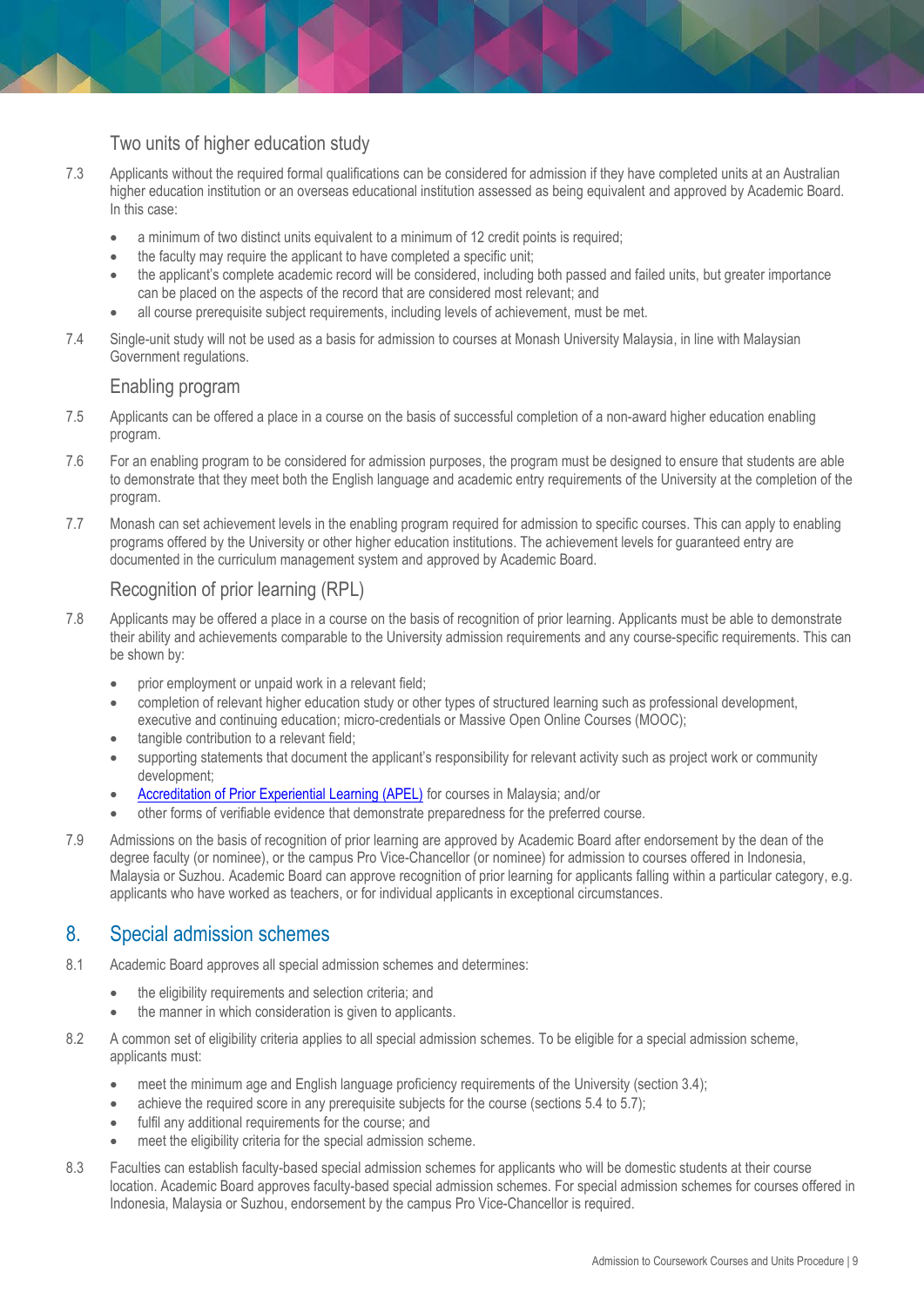- 8.4 Academic Board has approved the following special admission schemes:
	- Special Entry Access Scheme (SEAS)
	- Monash Guarantee
	- Elite Student Performer Entry Scheme
	- Dean's Rural List (Faculty of Medicine, Nursing and Health Sciences)
- 8.5 CASSC will review approved special admission schemes every four years with regard to academic performance and retention of student cohorts admitted under each scheme and report on its findings to Academic Board, via the University Education Committee.

# <span id="page-9-0"></span>9. Indigenous Student Access Scheme

- 9.1 The Indigenous Student Access Scheme recognises the systemic under-representation of Indigenous Australians in higher education.
- 9.2 Indigenous Australian applicants to courses offered in Australia or online will be considered by an Indigenous Student Admissions Committee (ISAC), constituted by the Deputy Vice-Chancellor (Education).
- 9.3 ISAC will have oversight of admission processes for all Indigenous Australian applicants.
- 9.4 ISAC will consider the applicant's likelihood of success in the proposed course. For applicants who would not have otherwise been selected for admission, if ISAC considers that the applicant is likely to succeed, they will be taken to have satisfied both the entrance and admission requirements for the course, including any pre-requisite subjects and the English Language proficiency requirements, and offered a place in the course. The minimum age requirement (section 2) applies to all Indigenous Australian applicants.
- 9.5 ISAC may:
	- set conditions for the admission of an Indigenous Australian applicant (except those selected through the standard admission process or Monash special admission schemes such as SEAS or the Monash Guarantee). Conditions may include the completion of preparatory training modules or enabling programs; and
	- recommend intensive academic and other scaffolded support services that will assist an applicant during their studies, both through the faculties and the William Cooper Institute.
- 9.6 Notwithstanding the provisions in sections 12.5 to 12.7, ISAC will recommend the setting of targets for Indigenous Australian students for admission to courses (including specialisations or programs within courses), to the Deputy Vice-Chancellor (Education).
- 9.7 The Deputy Vice-Chancellor (Education) will report to the University Education Committee and Academic Board annually on the retention, course completions and other measures of success of Indigenous Australian students.

# <span id="page-9-1"></span>10. Internal transfer between award courses

- 10.1 Current Monash students can apply to transfer between courses in a competitive selection process.
- 10.2 To be eligible for an internal course transfer, students must:
	- have successfully completed a minimum of 12 credit points in a Monash course;
	- meet the admission requirements of the course they apply to; and
	- be performing at an appropriate level in the current course.
- 10.3 In cases where a student is applying for transfer to a course that has a higher English language proficiency requirement than the course the student is transferring from, the English language measure used when the student originally applied to Monash can be used without any time limitations.
- 10.4 The managing faculty of a course:
	- determines the minimum WAM required to transfer into the course. Different minimum WAMs can be required for students from different courses; and
	- can set a requirement that students must have completed more than 12 credit points to be eligible.
- 10.5 The managing faculty publishes the eligibility requirements for internal course transfer, including the required level of performance, on the [webpage for course or campus transfers](http://www.monash.edu/admissions/study-options/internal-transfer) .

## <span id="page-9-2"></span>11. Non-award enabling programs

11.1 Monash offers non-award enabling programs that provide a pathway to award study. Non-award enabling pathway programs, including entry requirements and requirements for progression to the destination course, must be documented in the curriculum management system and approved by Academic Board.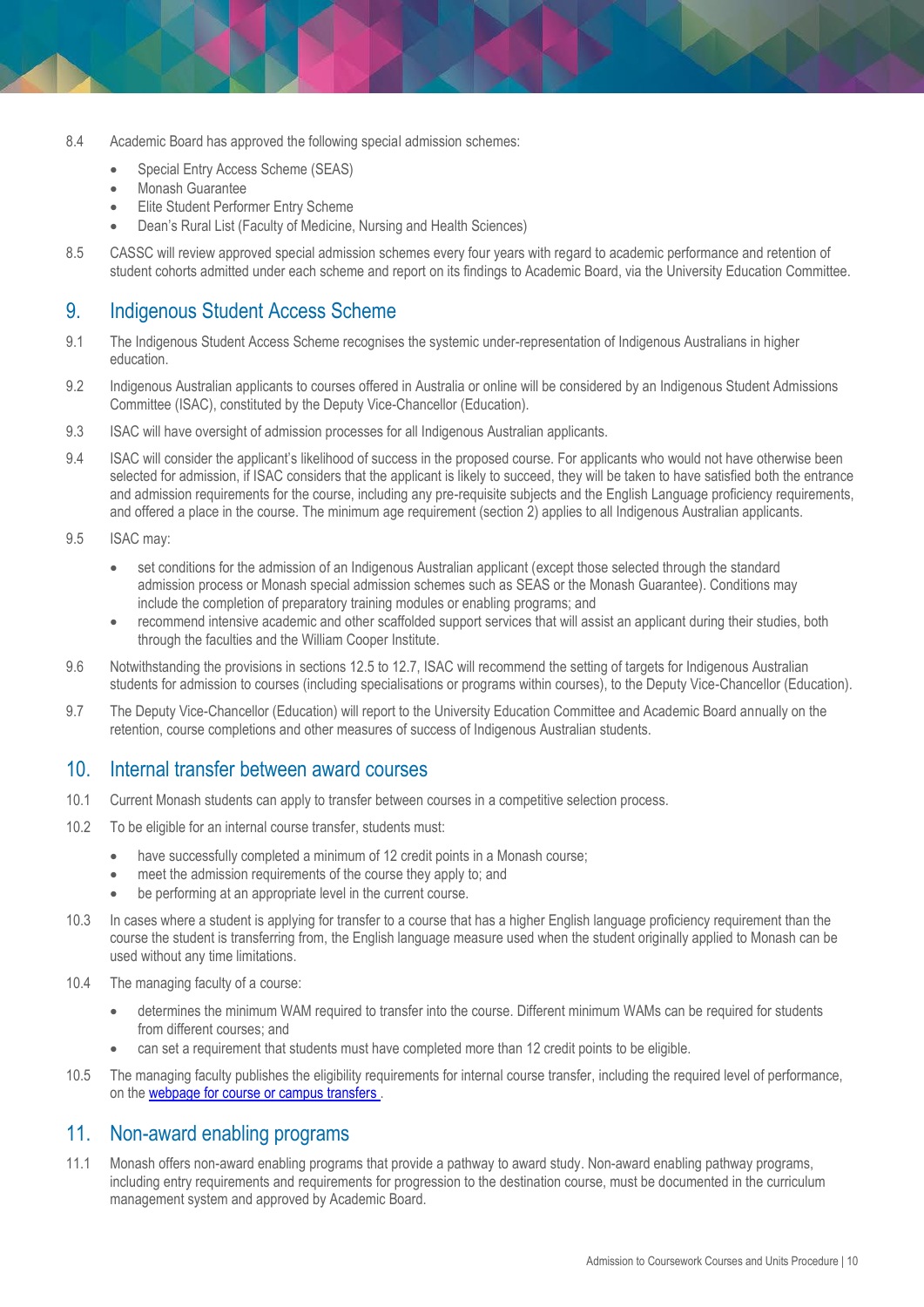- 11.2 The entry requirements for University non-award enabling programs must include:
	- the University's minimum age requirement;
	- the minimum English language requirements for enabling programs as set out in section 3.5; and
	- any additional requirements determined by Academic Board.
- 11.3 Faculties may offer non-award enabling programs in addition to the University enabling programs. The admission rules that apply to the component units must also apply to the non-award program.

# <span id="page-10-0"></span>12. Selection

#### General principles

- 12.1 Eligible applicants will be ranked prior to selection when there are not enough places available to admit all eligible applicants to a course, specialisation or within a category. Applicants who meet the eligibility requirements for entry to the University and admission to a course will be considered and ranked for selection. The ranking will objectively assess applicants' relative academic merit and consider prior achievement and equity in a transparent, consistent and fair way.
- 12.2 The eligibility requirements, selection criteria and indicative selection process outcomes are published on the [University's website](https://www.monash.edu/study/courses/find-a-course).
- 12.3 For the purpose of selection, selection officers will consider an applicant's complete academic record and can place greater importance on the aspects of the record that are most relevant.
- 12.4 Where an undergraduate single degree course and specialisation is offered at multiple locations, the lowest selection rank must not differ by more than 5 ATAR points in the same admission period. The Deputy Vice-Chancellor (Education) can grant exemptions in exceptional circumstances.

#### Quotas

- 12.5 Th[e Monash University \(Vice-Chancellor\) Regulations](http://www.monash.edu/legal/legislation/current-statute-regulations-and-related-resolutions) Part 3, Regulation 10 enables the Vice-Chancellor to set quotas for courses. This has been [delegated](https://www.monash.edu/about/structure/delegations) to the Deputy Vice-Chancellor (Education).
- 12.6 After consulting with the Provost, the Deputy Vice-Chancellor (Education) may:
	- approve a limit on the number of persons, or persons falling within a particular category, that may be admitted to courses (including specialisations within courses); or
	- reserve a quota of places for persons falling within a particular category.
- 12.7 Quotas can also be imposed on the University by regulatory bodies.
- 12.8 Quota places for a course, specialisation or program are filled through a competitive selection process determined by the managing faculty.

#### Allocation of Commonwealth Supported Places (CSP) and fee-paying places

- 12.9 Domestic students in Australia can be admitted to either a Commonwealth Supported Place (CSP) or a full-fee paying place, within the constraints set out in the *Higher Education Support Act (HESA)*. Undergraduate domestic students can only be enrolled in full-fee paying places in specific circumstances specified in HESA.
- 12.10 Within the constraints of the number of CSP places available, faculties will determine the allocation of CSP and/or full-fee places.
- 12.11 Where both CSP and full-fee places are available for a course, faculties will establish a ranking process to allocate CSP. The ranking process and selection are competitive and consider:
	- the relative academic merit, academic potential and equity of eligible applicants;
	- alternative entry and special admission schemes; and
	- any quotas in place for the course.
- 12.12 Late applicants can be offered full-fee places if CSP places have already been allocated in circumstances permitted by HESA.

#### Double degree selection

12.13 The lowest selection rank for a double degree course must not be below the lowest selection rank of either of the component single degree courses for the same admission period. That is, an applicant who is admitted to a double degree course would also have been admitted to either of the single degree courses in that admission period. The Deputy Vice-Chancellor (Education) can grant exemptions to this rule in exceptional circumstances.

#### Undergraduate international admission bands

12.14 Faculties are required to set entry scores for all undergraduate international applicant cohorts for a three-year period to avoid fluctuations in entry scores and provide certainty to applicants according to the following process: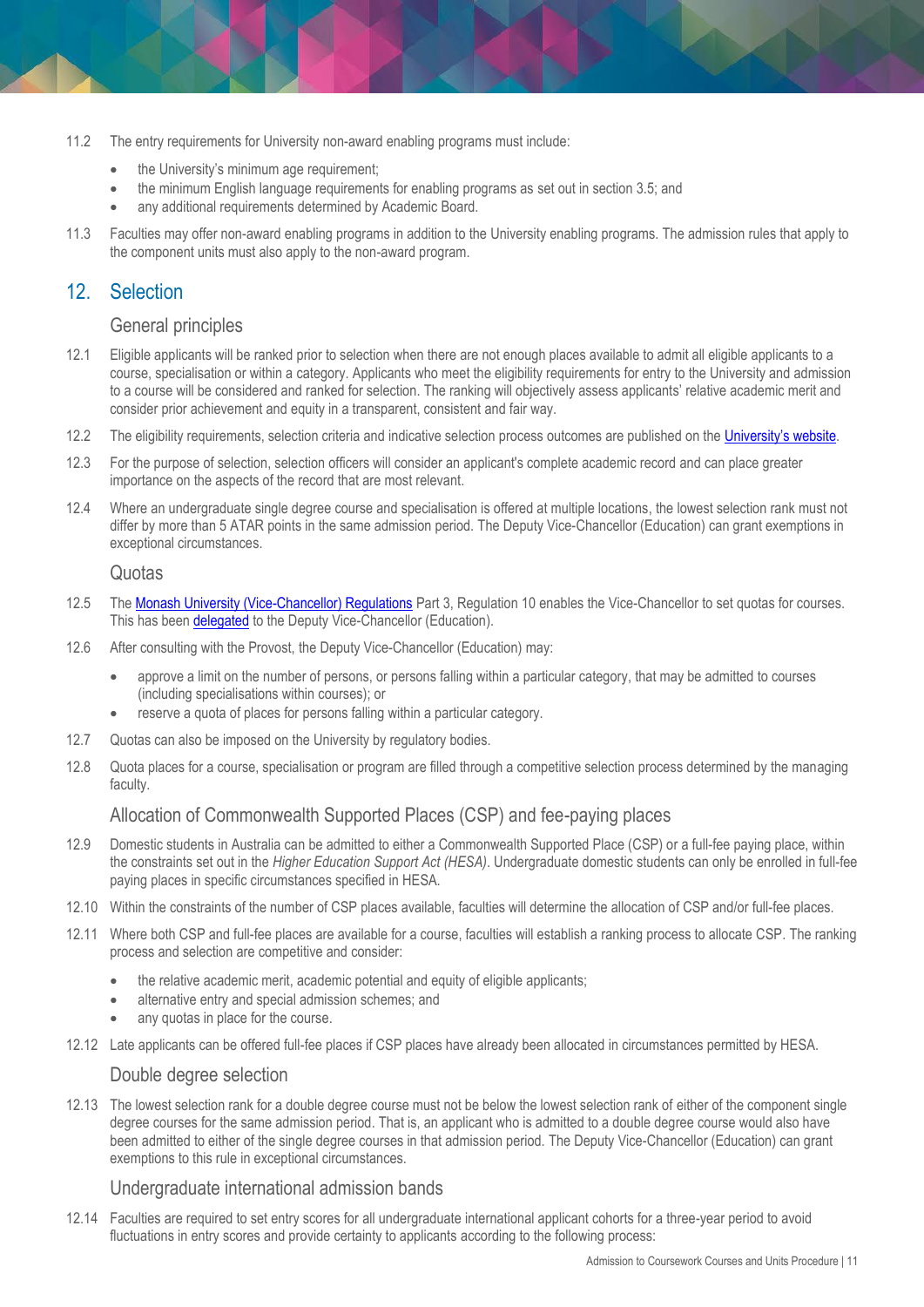- Every three years faculties will be provided with a choice of any Undergraduate Entry Requirements Table (UERT) admission band that is at the same level as, or above, the eligibility score for the course;
- Outside of the three-year period, faculties can amend the admission band prior to the yearly publication only in exceptional circumstances and with approval by the University Education Committee;
- Where there is more than one intake in a year, the admission band will not increase between intakes in the same year; and
- For direct-entry applications, the minimum academic entry requirements in place at the time a completed application is received will apply. If the requirements are lower at the time of offer, the lower requirements will apply.

#### Articulation within vertical double degree courses

- 12.15 Vertical double degree courses are offered as articulated two-part courses leading to a bachelor's degree and a master's degree. Students are admitted to the bachelor's course and guaranteed access to the master's course under specified conditions.
- 12.16 Where a vertically articulated course prepares students for a regulated profession with an accredited master's degree, the degree faculty of the master's degree manages the articulation process and selection of students to the master's course.

#### Annual updating of entry levels from packaged offers with foundation programs

- 12.17 For students admitted through packaged offers consisting of the Monash College Foundation Year program and a proposed undergraduate destination course, the requirements for progression, including prerequisite subjects and achievement levels, are set when the student commences the foundation program. If the requirements for an undergraduate destination course are lower at the time of entry, the lower requirement will apply.
- 12.18 The achievement levels required for progression to the undergraduate destination courses are confirmed by faculties and Monash College prior to publication of each year for the following year and published on the [Monash College website.](https://www.monashcollege.edu.au/courses/foundation-year/destination-degrees)

#### Predicted results

- 12.19 The dean of the managing faculty (or nominee) determines if predicted results can be accepted for entry to an undergraduate course.
- 12.20 The use of predicted results for applications to undergraduate courses offered in Indonesia, Malaysia or Suzhou must be approved by the campus Pro Vice-Chancellor (or nominee) and may be subject to local government requirements.
- 12.21 For entry to undergraduate courses for which predicted results are accepted, an applicant's predicted results are treated as equivalent to final results only in the absence of the final results. Monash can make offers on predicted results up to two years prior to the course commencement date regardless of the date of release of the final results for those applicants.
- 12.22 Predicted results can be accepted:
	- for applicants with GCE A Levels, International Baccalaureate Diploma Programme or Singapore Cambridge GCE A Levels qualifications. For these qualifications, a higher academic entry score applies to applicants with predicted results; and
	- for applicants who have satisfied the academic entry score with an American Admission Test (ACT, AP or SAT examinations). In this case, predicted results from the applicant's secondary schooling qualification (or equivalent) are used for the purpose of meeting English and subject prerequisites only.
- 12.23 University Admissions maintains a list of programs and institutions for which predicted results can be accepted. The following applies:
	- for programs and institutions for which final results can be obtained through the awarding body's official online verification system, predicted results are generally accepted;
	- for programs and institutions that do not provide access to an online verification system, predicted results are only accepted if the University Education Committee has approved the use of predicted results from the program and institution;
	- University Admissions monitors the accuracy of predicted results and reports annually to CASSC. The University Education Committee may determine that predicted results not be accepted from institutions that have a history of providing inaccurate predictions.
- 12.24 Predicted results must be issued in the form of a statement on the institution's or awarding body's letterhead, signed by the principal, teacher, school counsellor or registrar (or equivalent), or their authorised nominee, and issued no more than two years prior to the Monash course commencement date.

# <span id="page-11-0"></span>13. Consistent application of entry requirements

13.1 Selection officers maintain the academic standards of the University by only offering places to applicants whose evidence suggests that they will be able to succeed in their course in the standard duration.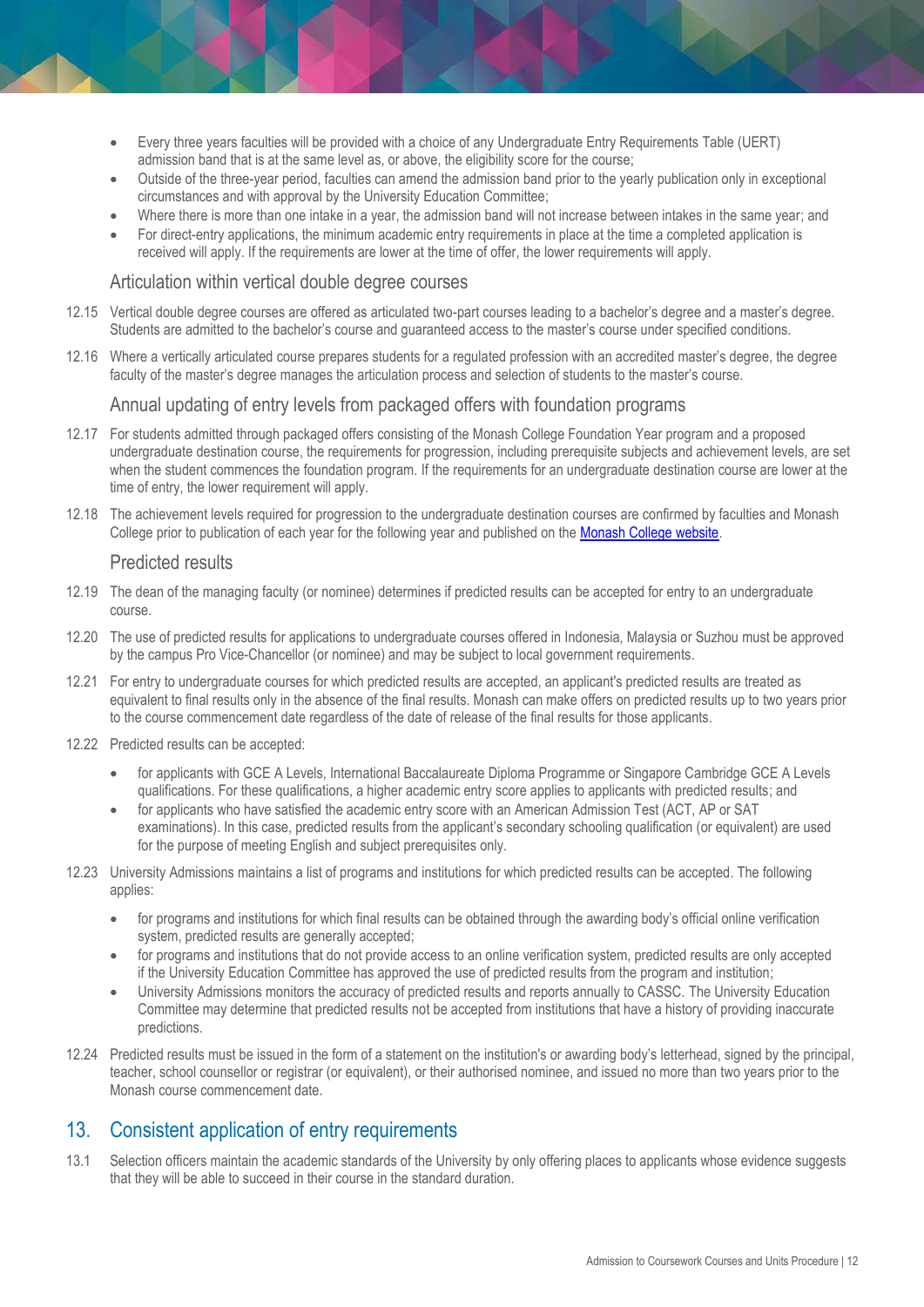## Assessing equivalence

- 13.2 CASSC assesses equivalence of senior secondary qualifications, other qualifications, aptitude tests, English language units and English tests, and can recommend approval of equivalence to the University Education Committee.
- 13.3 The University Education Committee delegates to CASSC the approval and maintenance of the following equivalence tables for international qualifications:
	- Undergraduate Entry Requirements Table (UERT): Listing the Year 12, foundation and tertiary qualifications below bachelor level assessed as equivalent to the VCE and approved as entry pathways to undergraduate courses, except one-year honours courses. It benchmarks scores into 13 bands, where each band corresponds to a range of ATARs.
	- Postgraduate Entry Requirements Table (PERT): Listing tertiary-level qualifications (including award levels and duration) approved as pathways to any Monash coursework course. It benchmarks the grading scales used in all countries into eight bands to indicate how they compare with the Monash grading scale.
- 13.4 For applicants with Year 12, foundation or tertiary qualifications below bachelor level, the mark used to establish if an applicant meets the course's academic entry score is calculated using the methodology approved by the University Education Committee. The calculation methodology is recorded in the UERT and published in th[e study credit and admissions eligibility search tool.](https://www.study.monash/how-to-apply/credit-for-prior-study)
- 13.5 For applicants with prior tertiary study at bachelor level or above, the final mark issued on the transcript by the awarding institution is used to establish if an applicant meets the course's academic entry score. If a final mark is not provided by the awarding institution, Monash will calculate a final mark according to the calculation methodology approved by the University Education Committee.

#### **Exemptions**

- 13.6 On the recommendation of the dean of the degree faculty (or nominee), the campus Pro Vice-Chancellor (or nominee) for admission to courses offered in Indonesia, Malaysia or Suzhou, or the Deputy Vice-Chancellor (Education) (or nominee), Academic Board can exempt an applicant or class of applicants from the minimum English language requirements of the University set out in sections 3.4 and 3.5 or the minimum academic entry requirements of the University set out in section 4.2.
- 13.7 The dean of the degree faculty (or nominee) or the campus Pro Vice-Chancellor (or nominee) for admission to courses offered in Indonesia, Malaysia or Suzhou can, in circumstances they consider exceptional, exempt an applicant from a course-specific admission requirement and set conditions with the exemption.
- 13.8 Faculty and campus admissions offices must inform the Director, University Admissions of exemptions at the time of the decision. The Director, University Admissions will report the exemptions to CASSC.

# <span id="page-12-0"></span>14. Admission to single-units

- 14.1 Single-unit enrolment allows students to study one or more units without undertaking an award course at Monash University. Singleunit enrolment may be used:
	- to allow people to pursue areas of interest without having to enrol in a course;
	- to enable people without formal qualifications to demonstrate that they meet the academic entry requirements of the University or a course;
	- as part of a structured enabling program; or
	- to facilitate cross-institutional study, study abroad or exchange.
- 14.2 A person may be accepted for single-unit enrolment in a specified unit or units if they:
	- have met the minimum age and English language requirements;
	- have met any prerequisites for the unit as specified in the Handbook, or equivalent; and
	- satisfy any additional requirements determined by the dean of the teaching faculty (or nominee).
- 14.3 Applicants are not normally permitted to enrol in more than 12 credit points of single-unit study in a teaching period unless as part of an approved study abroad, exchange or cross-institutional study arrangement. Exceptions to this rule may be permitted by the dean(s) of the teaching faculties (or nominees).
- 14.4 For students from other institutions applying to study at Monash as part of an exchange or study abroad program, the following alternative measures are accepted as meeting the minimum English language requirement. Time limits set out in section 3 apply.
	- A certificate of English language proficiency from their home institution with a minimum overall grade of C1 according to the Common European Framework of Reference for Languages System (CEFR); or
	- the satisfactory completion of study equivalent to at least 48 Monash credit points (one year of full-time study) in a course taught and assessed entirely in English at undergraduate award level, or higher.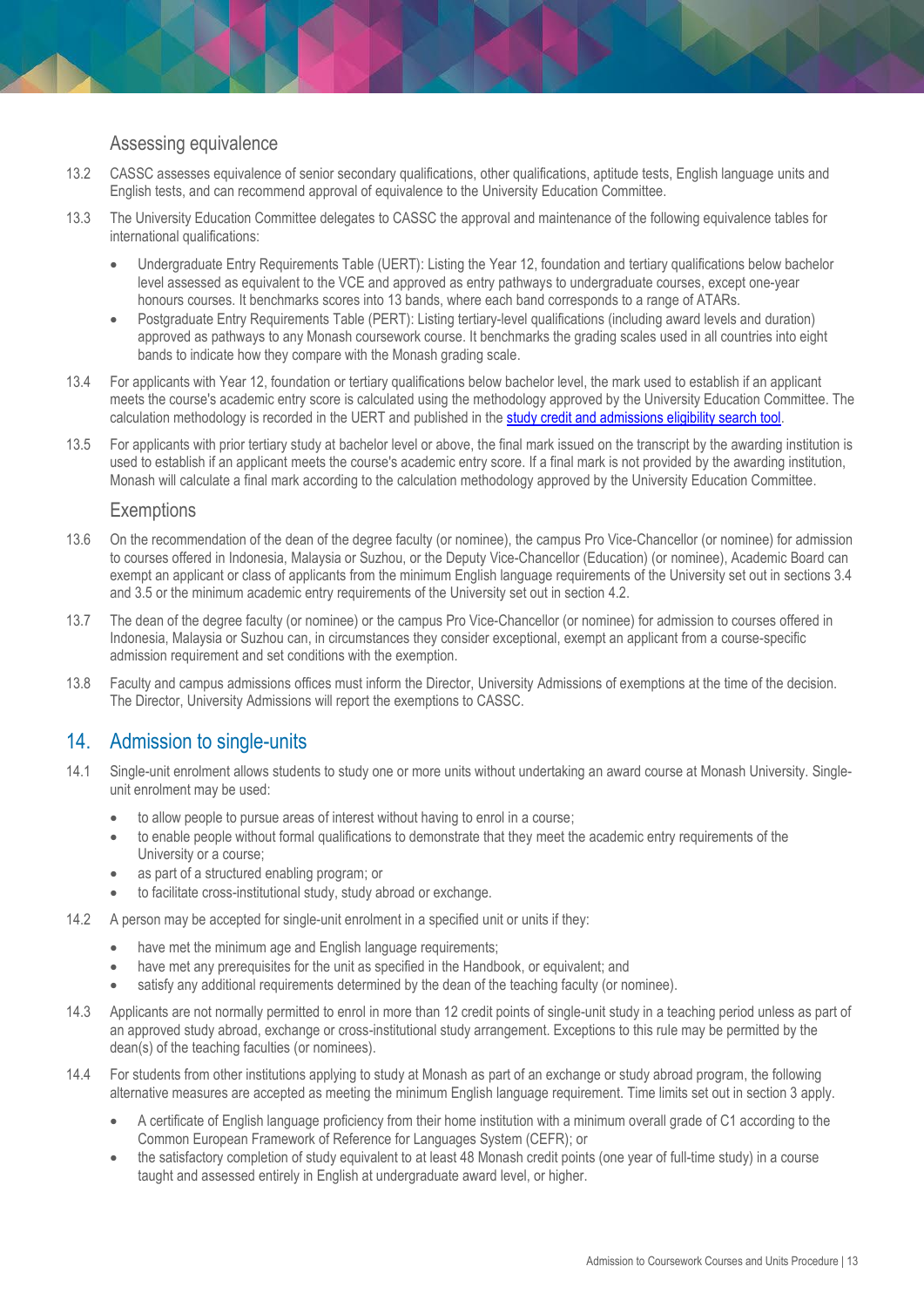# <span id="page-13-0"></span>15. Deferring commencement in a course

- 15.1 Students who have been offered and accepted a place in a course can [defer commencement](https://www.monash.edu/admissions/study-options/defer) of their studies for a maximum of twelve months. The University may allow deferment longer than twelve months in exceptional circumstances.
- 15.2 International students subject to ESOS requirements can only be granted deferment in compassionate and compelling circumstances.
	- 15.2.1 Deferment will not be granted for:
		- internal course transfer;
		- single-unit enrolments;
		- cross-institutional enrolment at Monash;
		- courses with quota limitations; or
		- incoming exchange or study abroad.
	- 15.2.2 The University can grant or refuse deferment if:
		- the student intends to study elsewhere during the deferment period; or
		- the place offered is for a one-year honours course.
	- 15.2.3 Students wishing to defer commencement of their studies must submit a deferment application form. Deferment requests can be accepted from a student's nominated proxy, e.g. a Monash approved recruitment agent.
- 15.3 Students must defer the commencement of their studies before the census date of their first teaching period.
- 15.4 A student who has deferred a course and is then offered a place in another Monash course must relinquish their deferred place if they accept the offer for the other course.

# <span id="page-13-1"></span>16. Cancellation of application, offer or enrolment

- 16.1 The dean of the managing faculty (or nominee), or the campus Pro Vice-Chancellor (or nominee) in the case of courses offered in Indonesia, Malaysia or Suzhou, can decide to reject an application, or cancel an offer of a place or a student's enrolment if:
	- the applicant has previously been suspended or excluded from Monash or another educational institution;
	- admitting or enrolling the applicant may place the University in breach of a law or a legal requirement;
	- the applicant is found to have falsified information that would otherwise have led to their application being rejected;
	- the applicant failed to disclose information that would have led to their application being rejected; or
	- the applicant has breached any of the terms and conditions of application or offer.
- 16.2 The dean of the managing faculty (or nominee), or the campus Pro Vice-Chancellor (or nominee) in the case of courses offered in Indonesia, Malaysia or Suzhou, can impose conditions on an applicant's admission or enrolment if necessary to ensure compliance with a law or legal requirement.
- 16.3 In accordance with the **Monash University (Vice-Chancellor) Regulations**, regulation 11, the University can cancel or suspend an application, offer of a place, or enrolment if the applicant has any outstanding money or fees which are past due.

| The period during which applicants are selected to begin study at the University in a standard intake in<br><b>Admission period</b><br>any given year.<br>The sum of a VCE student's highest scaled study scores for one of the English subjects and three other<br>Aggregate study score<br>subjects, and 10 per cent of the scaled study score in a fifth and sixth subject.<br>The Australian Tertiary Admission Rank of a person as calculated by a tertiary admission centre or other<br><b>ATAR</b><br>authorised body.<br>A degree, diploma, certificate or other qualification awarded upon successful completion of an accredited<br>Award<br>course.<br>The date when the University finalises student enrolments for a teaching period.<br>Census date<br>A higher education place for a domestic student for which the Australian Government subsidises the cost<br>Commonwealth<br>of tuition fees.<br>Supported Place (CSP) |  |
|-------------------------------------------------------------------------------------------------------------------------------------------------------------------------------------------------------------------------------------------------------------------------------------------------------------------------------------------------------------------------------------------------------------------------------------------------------------------------------------------------------------------------------------------------------------------------------------------------------------------------------------------------------------------------------------------------------------------------------------------------------------------------------------------------------------------------------------------------------------------------------------------------------------------------------------------|--|
|                                                                                                                                                                                                                                                                                                                                                                                                                                                                                                                                                                                                                                                                                                                                                                                                                                                                                                                                           |  |
|                                                                                                                                                                                                                                                                                                                                                                                                                                                                                                                                                                                                                                                                                                                                                                                                                                                                                                                                           |  |
|                                                                                                                                                                                                                                                                                                                                                                                                                                                                                                                                                                                                                                                                                                                                                                                                                                                                                                                                           |  |
|                                                                                                                                                                                                                                                                                                                                                                                                                                                                                                                                                                                                                                                                                                                                                                                                                                                                                                                                           |  |
|                                                                                                                                                                                                                                                                                                                                                                                                                                                                                                                                                                                                                                                                                                                                                                                                                                                                                                                                           |  |
|                                                                                                                                                                                                                                                                                                                                                                                                                                                                                                                                                                                                                                                                                                                                                                                                                                                                                                                                           |  |

# **DEFINITIONS**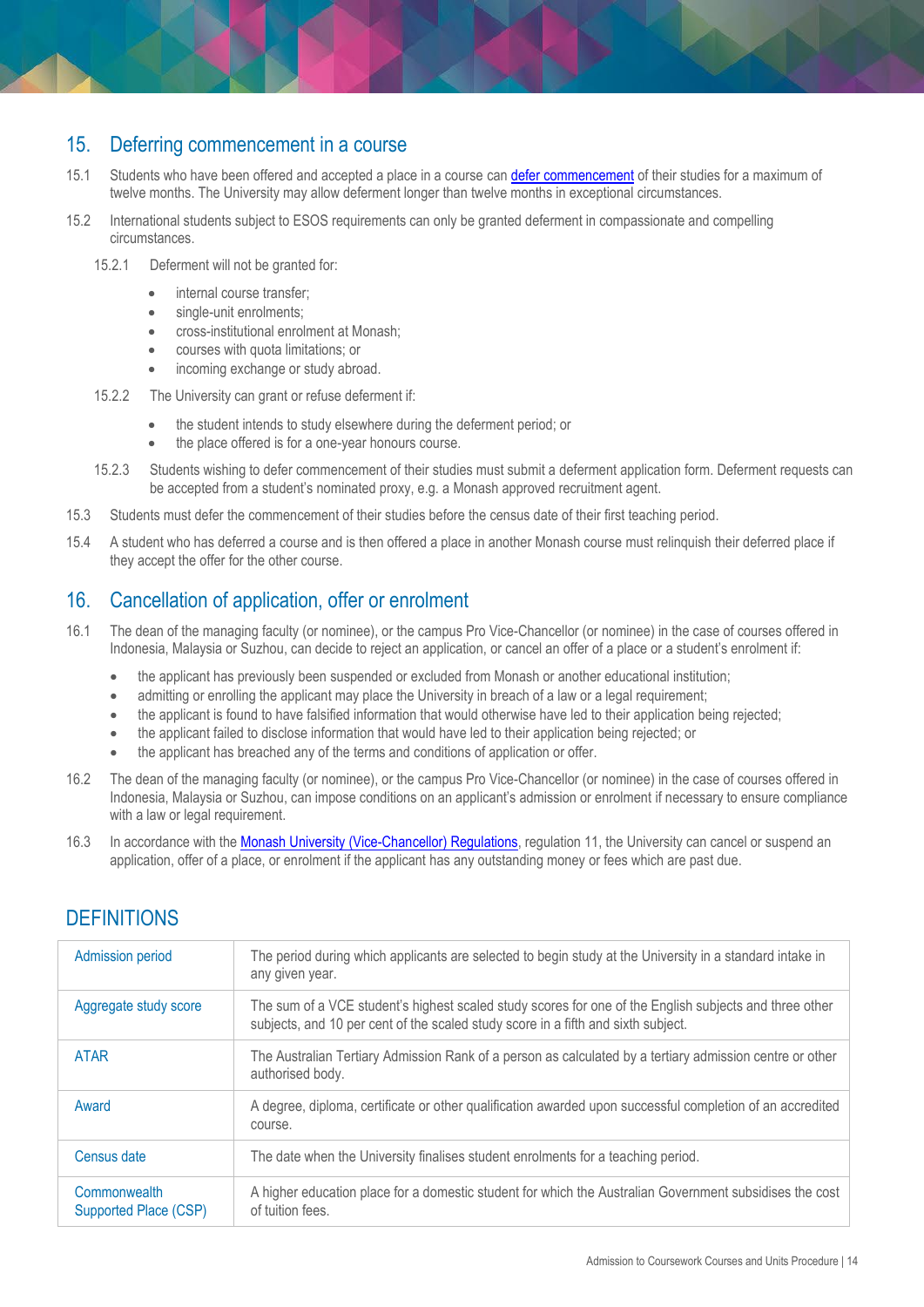| Competency-based<br>qualifications                              | For the purpose of this procedure, refers to vocational or workplace-based competency-based training or<br>assessment where more than half of the assessed components are awarded on a pass/fail basis, or<br>similar grades.                                                                                                                                                                                                                                                                                                                                                                       |
|-----------------------------------------------------------------|-----------------------------------------------------------------------------------------------------------------------------------------------------------------------------------------------------------------------------------------------------------------------------------------------------------------------------------------------------------------------------------------------------------------------------------------------------------------------------------------------------------------------------------------------------------------------------------------------------|
| Cross-institutional<br>enrolment, cross-<br>institutional study | Enrolment in single-units at Monash by a student enrolled at another higher education institution                                                                                                                                                                                                                                                                                                                                                                                                                                                                                                   |
| Degree faculty                                                  | The faculty specified in the Handbook as being responsible for the degree or other award for the year for<br>which the Handbook is published. Double degree courses may have two degree faculties, listed in the<br>Handbook as managing faculty and partner faculty for the course.                                                                                                                                                                                                                                                                                                                |
| Domestic student                                                | A student:<br>enrolled at an Australian location who is an Australian or New Zealand citizen, or who<br>holds an Australian permanent resident visa or Australian permanent humanitarian visa;<br>enrolled at Monash University Malaysia who is a Malaysian citizen or holder of Malaysian<br>$\bullet$<br>permanent residency status;<br>enrolled at Monash South Africa who is a South African citizen; or<br>$\bullet$<br>enrolled at another Monash University location outside Australia, who is considered a<br>domestic student according to criteria set by the government of that country. |
| English medium                                                  | The use of English as the language of instruction, communication and assessment for all aspects of<br>study for the whole of the educational institution                                                                                                                                                                                                                                                                                                                                                                                                                                            |
| English-rich unit                                               | A unit or subject for which at least half of the assessment consists of exposition in English (for example,<br>essays, reports, seminars, presentations).                                                                                                                                                                                                                                                                                                                                                                                                                                           |
| Foundation program                                              | A program that prepares students for undergraduate university study.                                                                                                                                                                                                                                                                                                                                                                                                                                                                                                                                |
| Handbook                                                        | A handbook published annually by the University specifying courses of study and units of study to or in<br>which students may be admitted or enrolled during the year for which it is published.                                                                                                                                                                                                                                                                                                                                                                                                    |
| Inherent requirements                                           | Fundamental attributes that students may be required to demonstrate in a professional setting, such as<br>ethical behaviour, interpersonal skills, behavioural stability or certain physical tasks, to successfully<br>complete a course.                                                                                                                                                                                                                                                                                                                                                           |
| Internal course transfer                                        | A transfer by a student currently enrolled in a Monash course into another Monash course.                                                                                                                                                                                                                                                                                                                                                                                                                                                                                                           |
| International student                                           | A student who is not a domestic student.                                                                                                                                                                                                                                                                                                                                                                                                                                                                                                                                                            |
| Lowest selection rank                                           | The ATAR at which all applicants for the course in that admission period will be offered a place, provided<br>they meet the University's minimum entry requirements and any course-specific requirements. The<br>lowest selection rank applies only to undergraduate courses that use ATAR as the primary ranking tool<br>for selection.                                                                                                                                                                                                                                                            |
| <b>Managing faculty</b>                                         | The faculty assigned responsibility for coordinating administrative matters for a course (including but not<br>restricted to admission, enrolment, course advice, academic progress and academic referral). For double<br>degree courses the managing faculty is as specified in the University Handbook.                                                                                                                                                                                                                                                                                           |
| <b>Measure of English</b><br>language proficiency               | A way of demonstrating English language proficiency, whether through background, prior education or<br>tests of proficiency.                                                                                                                                                                                                                                                                                                                                                                                                                                                                        |
| <b>Monash University micro-</b><br>credential                   | A certification of assessed learning that is additional, alternative, complementary to or a component part<br>of an award course, designed and delivered in accordance with the Professional Development Education<br>Policy and Procedure.                                                                                                                                                                                                                                                                                                                                                         |
| Non-award program                                               | A structured program of learning that does not lead to an award of the University.                                                                                                                                                                                                                                                                                                                                                                                                                                                                                                                  |
| Non-award study                                                 | Study that is not undertaken as part of an award course.                                                                                                                                                                                                                                                                                                                                                                                                                                                                                                                                            |
| <b>Notional ATAR</b>                                            | A rank calculated by VTAC and used to compare the results of applicants who have studied under<br>different Victorian educational systems (e.g. International Baccalaureate (IB)).                                                                                                                                                                                                                                                                                                                                                                                                                  |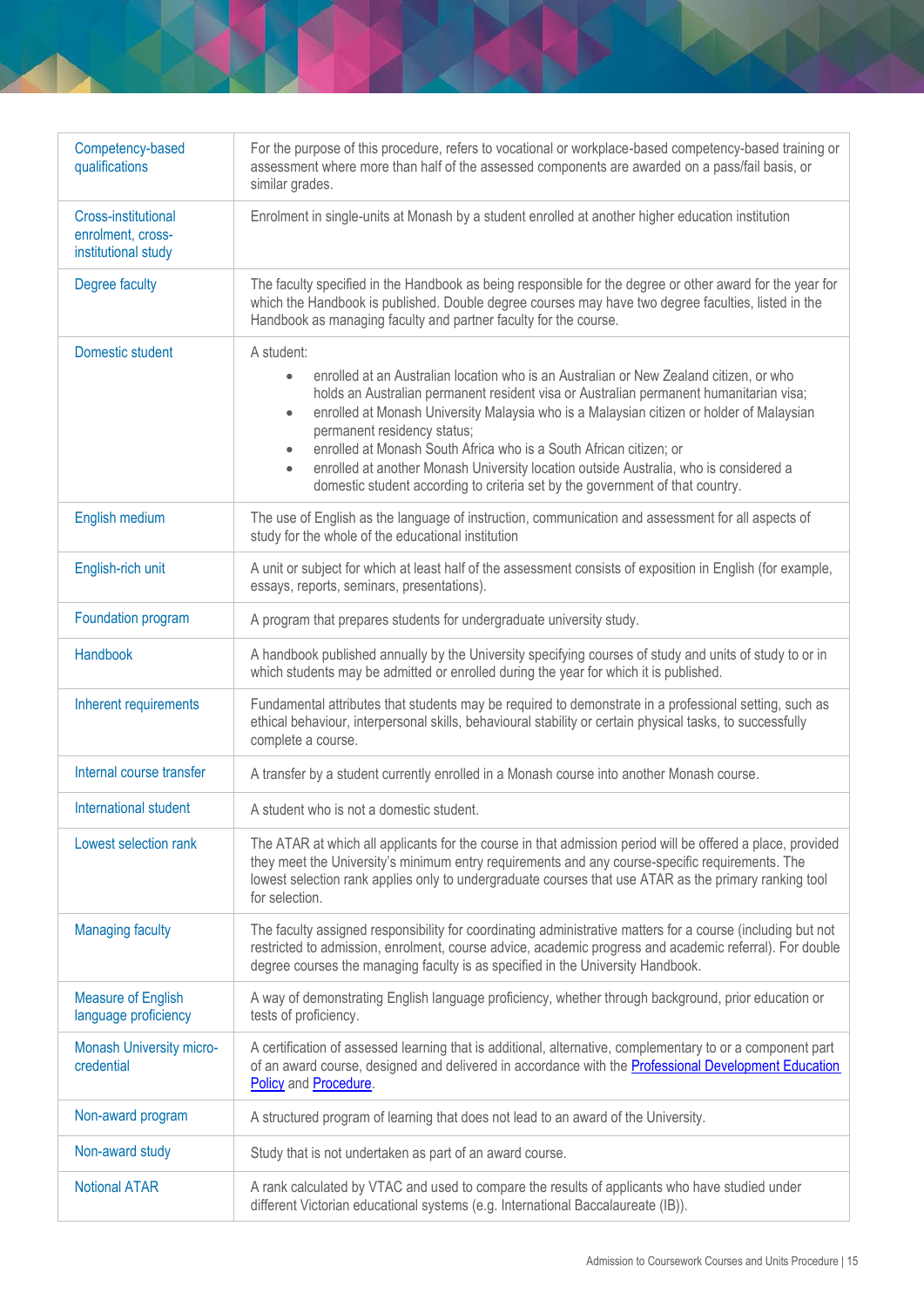| Packaged offer                                                    | An offer of admission which includes a combination of programs or courses at Monash University,<br>Monash College and/or Monash University English Language Centre, typically studied in sequence with<br>progress to the second course or program being conditional upon the student achieving a minimum<br>result in the first.                       |
|-------------------------------------------------------------------|---------------------------------------------------------------------------------------------------------------------------------------------------------------------------------------------------------------------------------------------------------------------------------------------------------------------------------------------------------|
| <b>Postgraduate Entry</b><br><b>Requirements Table</b><br>(PERT)  | Listing tertiary-level qualifications (including award levels and duration) approved as pathways to any<br>Monash coursework course. It benchmarks the grading scales used in all countries into eight bands to<br>indicate how they compare with the Monash grading scale                                                                              |
| Prerequisite                                                      | A requirement which must be satisfied before a student is permitted to commence undertaking a unit or<br>course.                                                                                                                                                                                                                                        |
| Quota                                                             | A limited number of places in a course, specialisation, area of study or unit. A quota may be a limit on<br>the total number of places or places that can be allocated to students in a particular category. A quota<br>may be expressed as a number or percentage.                                                                                     |
| Selection                                                         | The process of assessing applications to determine whether applicants meet the requirements for<br>admission and whether to offer them a place in a course.                                                                                                                                                                                             |
| Selection officer                                                 | The staff member with authority to make selection decisions, formally delegated to them by the dean of<br>the degree faculty or the campus Pro Vice-Chancellor in the case of admission to courses offered in<br>Indonesia, Malaysia or Suzhou.                                                                                                         |
| Selection rank                                                    | A score used to compare applicants with different qualifications on the same scale for the purpose of<br>admission to a course.                                                                                                                                                                                                                         |
| Single-unit study                                                 | Where a student is enrolled in a unit without being admitted to a course at Monash University, or<br>undertaking the unit outside the course they are enrolled in.                                                                                                                                                                                      |
| Study abroad                                                      | Non-award study taken either at Monash (incoming) or at a host overseas higher education institution<br>(outgoing) that normally counts as credit towards the undergraduate or postgraduate coursework degree<br>in which the student is enrolled at the home higher education institution. These students typically pay<br>fees to Monash or the host. |
| <b>Study score</b>                                                | A score between 0 and 50 indicating how a VCE student performed in a subject compared to other<br>students in Victoria who took that subject in the same year. Study scores are calculated by the Victorian<br>Curriculum Assessment Authority and used by the Victorian Tertiary Admissions Centre (VTAC) to<br>calculate the ATAR.                    |
| <b>Teaching faculty</b>                                           | The faculty responsible for teaching the unit or, where teaching is shared among faculties, the faculty<br>with the greatest percentage of teaching responsibility.                                                                                                                                                                                     |
| <b>Undergraduate Entry</b><br><b>Requirements Table</b><br>(UERT) | Listing the Year 12, foundation and tertiary qualifications below bachelor level assessed as equivalent to<br>the VCE and approved as entry pathways to undergraduate courses, except one-year honours courses.<br>It benchmarks scores into 13 bands, where each band corresponds to a range of ATARs.                                                 |
| Unit                                                              | A component of a course represented by a unit code that is taught as a discrete entity but is not a thesis<br>for a graduate research degree.                                                                                                                                                                                                           |
| <b>University Admissions</b>                                      | The relevant organisational unit within University Marketing, Admissions and Communications.                                                                                                                                                                                                                                                            |
| Victorian Certificate of<br>Education (VCE)                       | The certificate that the majority of students in Victoria receive on satisfactory completion of their<br>secondary education.                                                                                                                                                                                                                           |
| <b>Victorian Tertiary</b><br><b>Admissions Centre</b><br>(VTAC)   | An administrative body which processes applications for universities and other tertiary institutions in<br>Victoria.                                                                                                                                                                                                                                    |

# **GOVERNANCE**

| <b>Parent policy</b>         | <b>Admission and Credit Policy</b> |
|------------------------------|------------------------------------|
| <b>Supporting procedures</b> | <b>Credit Procedure</b>            |